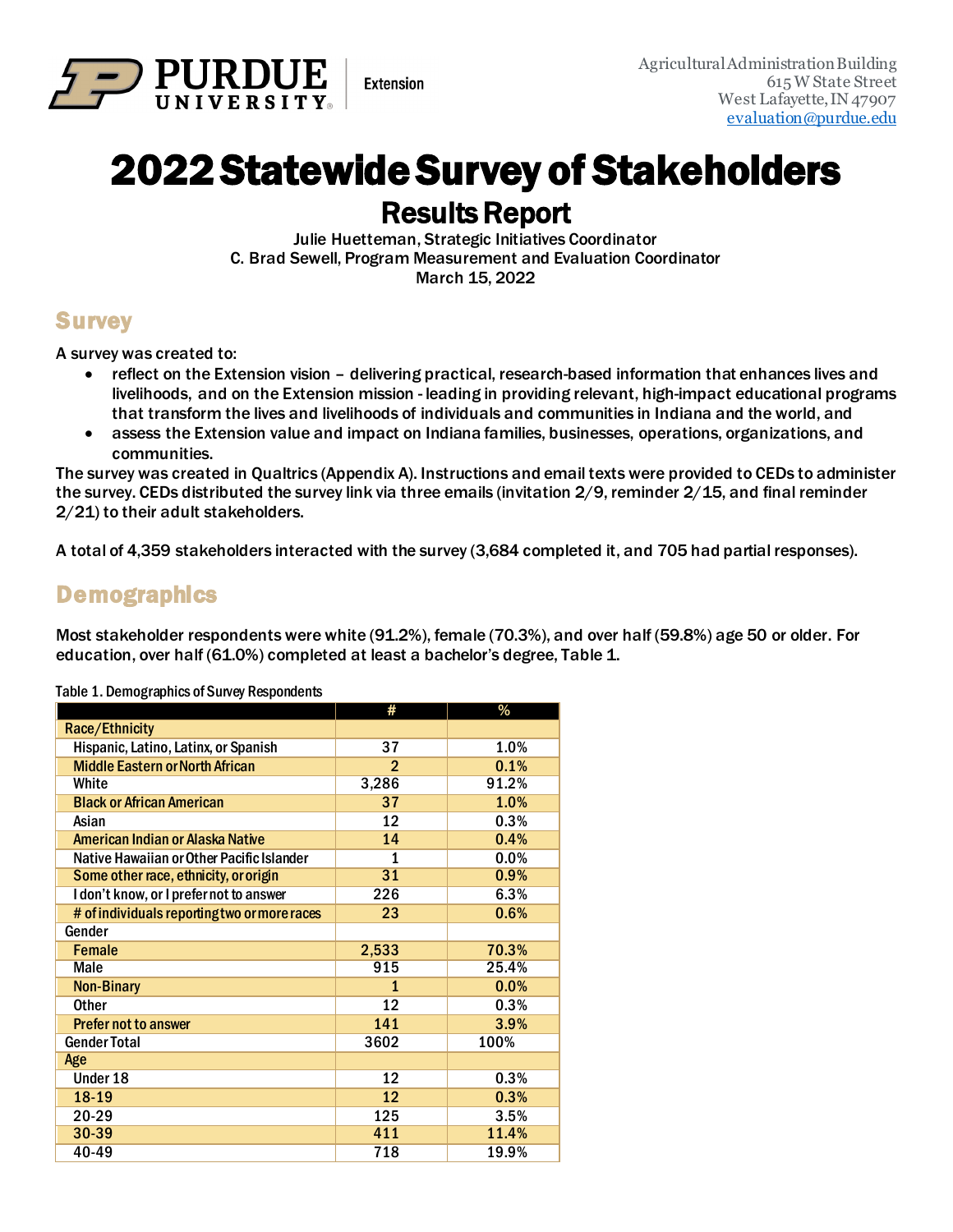

| 50-59                                  | 689   | 19.1% |
|----------------------------------------|-------|-------|
| 60-69                                  | 791   | 21.9% |
| $70 + years$                           | 679   | 18.8% |
| I prefer not to answer                 | 176   | 4.9%  |
| <b>Age Total</b>                       | 3,613 | 100%  |
| <b>Education</b>                       |       |       |
| Less than a high school diploma        | 16    | 0.4%  |
| High school diploma or equivalent      | 328   | 9.1%  |
| <b>Trade school</b>                    | 96    | 2.7%  |
| Some college                           | 474   | 13.1% |
| Associate degree                       | 399   | 11.0% |
| <b>Bachelor's degree</b>               | 1,047 | 29.0% |
| Some graduate school                   | 176   | 4.9%  |
| Master's degree                        | 846   | 23.4% |
| Doctorate or other professional degree | 132   | 3.7%  |
| Prefer not to answer                   | 102   | 2.8%  |
| <b>Education Total</b>                 | 3,616 | 100%  |
|                                        |       |       |

Stakeholder comments to Ethnicity/Race and Gender items:

- American Indian or Alaska Native Tribe or Tribes:
	- a tiny bit of Mohawk
	- Cherokee (2x)
	- Irish American
	- Miami Indians
	- Nanticoke, Miami
- Some other race, ethnicity, or origin:
	- American (4x)
	- Appalachian American
	- Caucasian (2x)
	- DNA says the human race
	- Excellence comes in any race. Race identity is racism.
	- German American
	- Haitian, Nigiria
	- Human (6)
	- It doesn't matter
	- White is not a race, I'm Ango
- Gender Other:
	- Married couple
	- sex describes better than gender
	- There are only 2 genders (5x)
	- Issues with non-binary (4x)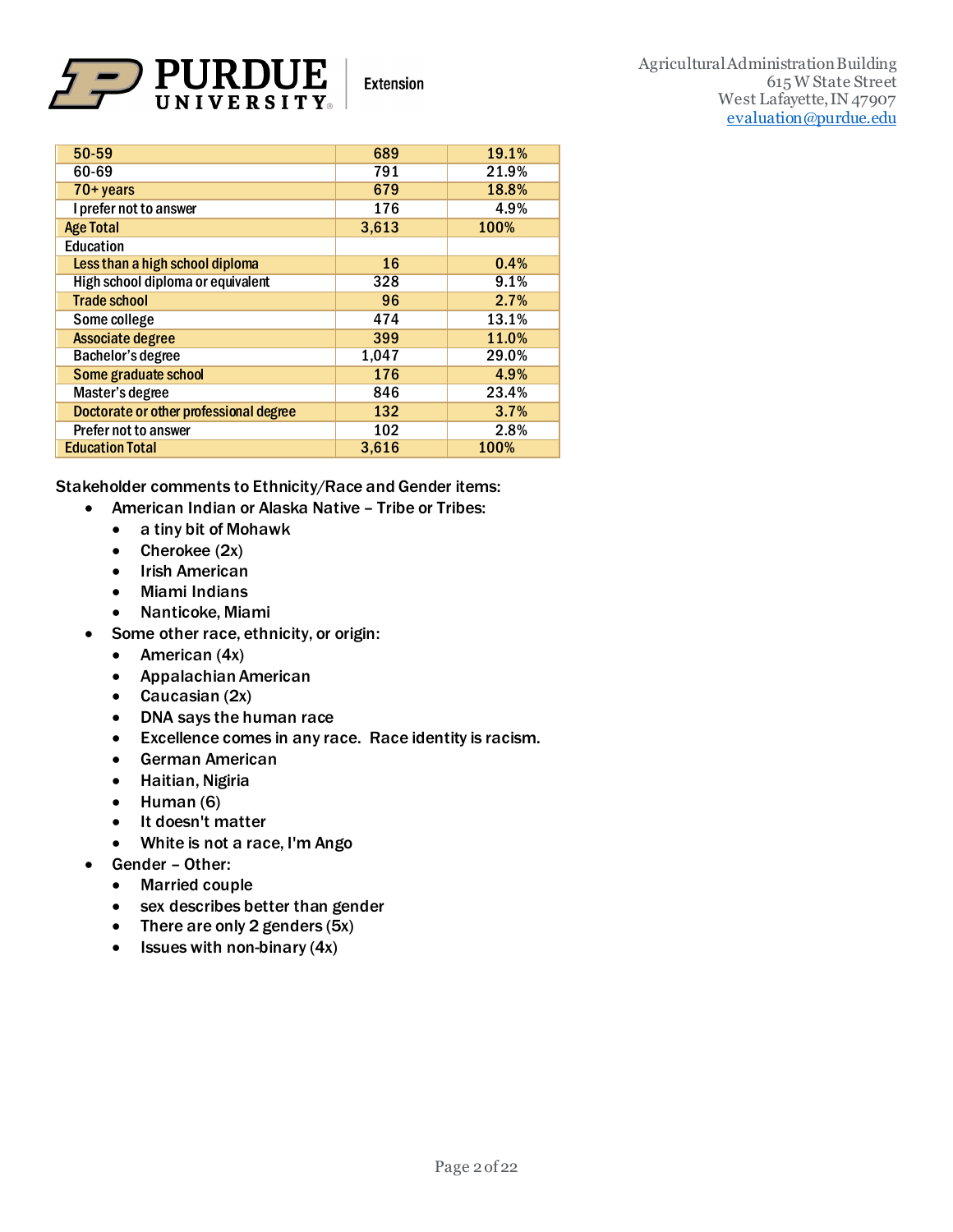

The number of stakeholders by County ranged from 0 (Ohio) to 143 (Elkhart), Table 2.

#### Table 2. Counties of Stakeholder Respondents

| <b>County</b>      | #                       | $\%$ | <b>County</b>     | #               | $\%$     |
|--------------------|-------------------------|------|-------------------|-----------------|----------|
| <b>Adams</b>       | 30                      | 0.9  | <b>Lawrence</b>   | 57              | 1.6      |
| Allen              | 142                     | 4.1  | <b>Madison</b>    | 46              | 1.3      |
| <b>Bartholomew</b> | 31                      | 0.9  | <b>Marion</b>     | 120             | 3.4      |
| <b>Benton</b>      | 14                      | 0.4  | <b>Marshall</b>   | 35              | 1.0      |
| <b>Blackford</b>   | $6\phantom{1}$          | 0.2  | <b>Martin</b>     | 45              | 1.3      |
| <b>Boone</b>       | 16                      | 0.5  | Miami             | 33              | 0.9      |
| <b>Brown</b>       | 39                      | 1.1  | <b>Monroe</b>     | 93              | 2.7      |
| Carroll            | 76                      | 2.2  | Montgomery        | 24              | 0.7      |
| Cass               | 26                      | 0.7  | <b>Morgan</b>     | $\overline{4}$  | 0.1      |
| <b>Clark</b>       | 33                      | 0.9  | Newton            | 37              | 1.1      |
| Clay               | 27                      | 0.8  | <b>Noble</b>      | 59              | 1.7      |
| Clinton            | 40                      | 1.1  | Ohio              | $\bf{0}$        | $\bf{0}$ |
| <b>Crawford</b>    | 14                      | 0.4  | <b>Orange</b>     | 12              | 0.3      |
| <b>Daviess</b>     | 45                      | 1.3  | Owen              | 3               | 0.1      |
| <b>Dearborn</b>    | 22                      | 0.6  | <b>Parke</b>      | 43              | 1.2      |
| <b>Decatur</b>     | $10\,$                  | 0.3  | Perry             | 50              | 1.4      |
| <b>DeKalb</b>      | 17                      | 0.5  | <b>Pike</b>       | $5\phantom{.0}$ | 0.1      |
| <b>Delaware</b>    | 50                      | 1.4  | Porter            | 87              | 2.5      |
| <b>Dubois</b>      | 68                      | 1.9  | <b>Posey</b>      | 17              | 0.5      |
| <b>Elkhart</b>     | 143                     | 4.1  | Pulaski           | 14              | 0.4      |
| Fayette            | 14                      | 0.4  | Putnam            | 40              | 1.1      |
| Floyd              | 34                      | 1.0  | Randolph          | 47              | 1.3      |
| <b>Fountain</b>    | $\overline{\mathbf{4}}$ | 0.1  | <b>Ripley</b>     | 13              | 0.4      |
| Franklin           | 31                      | 0.9  | Rush              | 12              | 0.3      |
| <b>Fulton</b>      | 11                      | 0.3  | St. Joseph        | 41              | 1.2      |
| Gibson             | 8                       | 0.2  | <b>Scott</b>      | 24              | 0.7      |
| Grant              | 13                      | 0.4  | <b>Shelby</b>     | 9               | 0.3      |
| Greene             | 56                      | 1.6  | Spencer           | 30              | 0.9      |
| <b>Hamilton</b>    | 70                      | 2.0  | <b>Starke</b>     | 47              | 1.3      |
| Hancock            | 67                      | 1.9  | <b>Steuben</b>    | 31              | 0.9      |
| <b>Harrison</b>    | $\bf 8$                 | 0.2  | <b>Sullivan</b>   | 5               | 0.1      |
| <b>Hendricks</b>   | 114                     | 3.3  | Switzerland       | 25              | 0.7      |
| <b>Henry</b>       | 20                      | 0.6  | <b>Tippecanoe</b> | 108             | 3.1      |
| Howard             | 23                      | 0.7  | Tipton            | 34              | 1.0      |
| <b>Huntington</b>  | 22                      | 0.6  | <b>Union</b>      | 11              | 0.3      |
| <b>Jackson</b>     | 46                      | 1.3  | Vanderburgh       | 14              | 0.4      |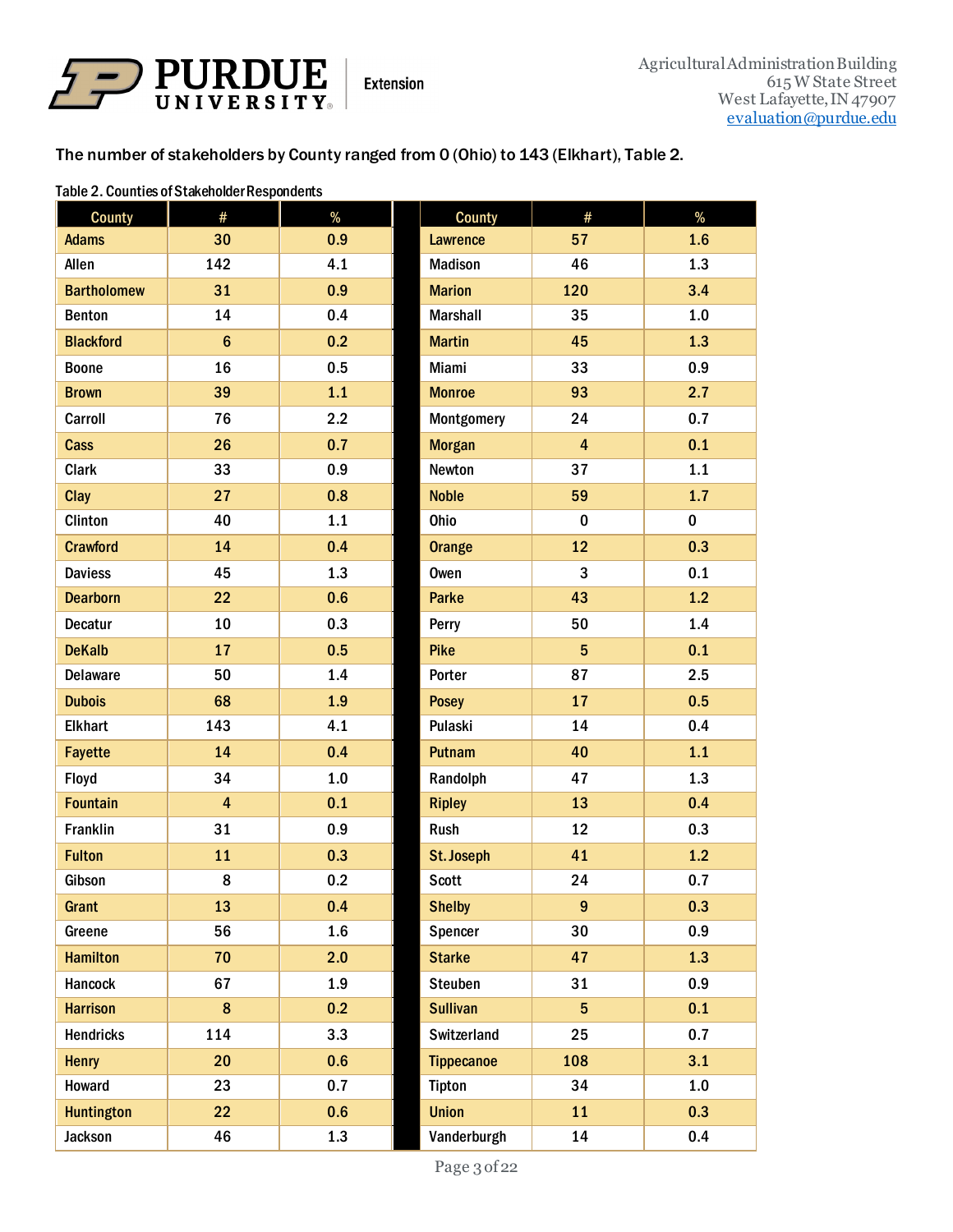

| <b>Jasper</b>    | 25  | 0.7            | <b>Vermillion</b> | 42    | 1.2 |
|------------------|-----|----------------|-------------------|-------|-----|
| Jay              | 15  | 0.4            | Vigo              | 49    | 1.4 |
| <b>Jefferson</b> | 18  | 0.5            | <b>Wabash</b>     | 29    | 0.8 |
| <b>Jennings</b>  | 28  | 0.8            | Warren            | 36    | 1.0 |
| <b>Johnson</b>   | 104 | 3              | <b>Warrick</b>    | 43    | 1.2 |
| Knox             | 69  | $\overline{2}$ | Washington        | 14    | 0.4 |
| <b>Kosciusko</b> | 45  | 1.3            | Wayne             | 54    | 1.5 |
| <b>LaPorte</b>   | 56  | 1.6            | Wells             | 41    | 1.2 |
| Lagrange         | 21  | 0.6            | White             | 29    | 0.8 |
| Lake             | 51  | 1.5            | Whitley           | 54    | 1.5 |
|                  |     |                | <b>Total</b>      | 3,488 | 100 |

### Results

#### **Experience**

Most stakeholders (85.8%) rated their experiences with Purdue Extension as Good or Excellent (Table 3).

Table 3. Overall Experience with Purdue Extension

|                                                          |           | Poor | Fair' | Moderate | Good  | <b>Excellent</b> |
|----------------------------------------------------------|-----------|------|-------|----------|-------|------------------|
|                                                          | (Average) | (1)  | (2)   | (3)      | (4)   | (5)              |
| Overall, how would you rate your experiences with Purdue | 4,341     | 68   | 139   | 41.      | 1,783 | 1,940            |
| <b>Extension?</b>                                        | (4.24)    | 1.6% | 3.2%  | $9.5\%$  | 41.1% | 44.7%            |

### Customer Loyalty

The Net Promoter Score® (NPS®)<sup>[1](#page-3-0)</sup> is a measure of customer loyalty that helps inform decision-makers of the experiences they are providing. Loyal, passionate customers engage more, are willing to pay more, contribute suggestions, and share praise of the organization to friends and colleagues. Understanding word-of-mouth as the most effective for referral and recruitment for Extension, it is easy to see NPS® is an important metric. When asked how likely they would be to recommend a program to a friend or colleague, participants respond using a scale from zero (not at all likely) to ten (extremely likely). Participants selecting zero to six are considered "detractors" (critics or unhappy customers), those choosing seven and eight are considered "passives" (satisfied but unenthusiastic), and those selecting nine and ten are considered "promoters" (loyal enthusiasts).<sup>[2](#page-3-1)</sup>

NPS® is determined by subtracting the percentage of detractors from the percentage of promoters and can range from -100 to 100. A positive score is considered a good rating. The larger the positive number, the stronger the level of customer loyalty. Global NPS® standards set any positive score as good, with 50 to 70 being "excellent" and scores greater than 70 as "world-class." Customer Guru<sup>3</sup> reports the average 2020 NPS® of 19 international education organizations is 52.3.

Fred Reichheld, co-creator of NPS®, cautions about using NPS® as a standalone measure of loyalty. Follow-up questions about reasons for a high or low score are vital to understanding in which areas an organization is excelling or where opportunities exist for improvement. Using NPS® to make data-informed decisions that reinforce positives and minimize or resolve issues is vital for successful participant engagement.

<span id="page-3-0"></span><sup>1</sup> Net Promoter, Net Promoter System, Net Promoter Score, NPS and the NPS-related emoticons are registered trademarks of Bain & Company, Inc., Fred Reichheld and Satmetrix Systems, Inc.

<span id="page-3-1"></span><sup>2</sup> What is Net Promoter? (2017). NICE Satmetrix. https://www.netpromoter.com/know/.

<span id="page-3-2"></span><sup>3</sup> Customer Guru. (2020). Education Net Promoter Score 2020 Benchmarks. customer.guru/net-promoter-score/industry/education.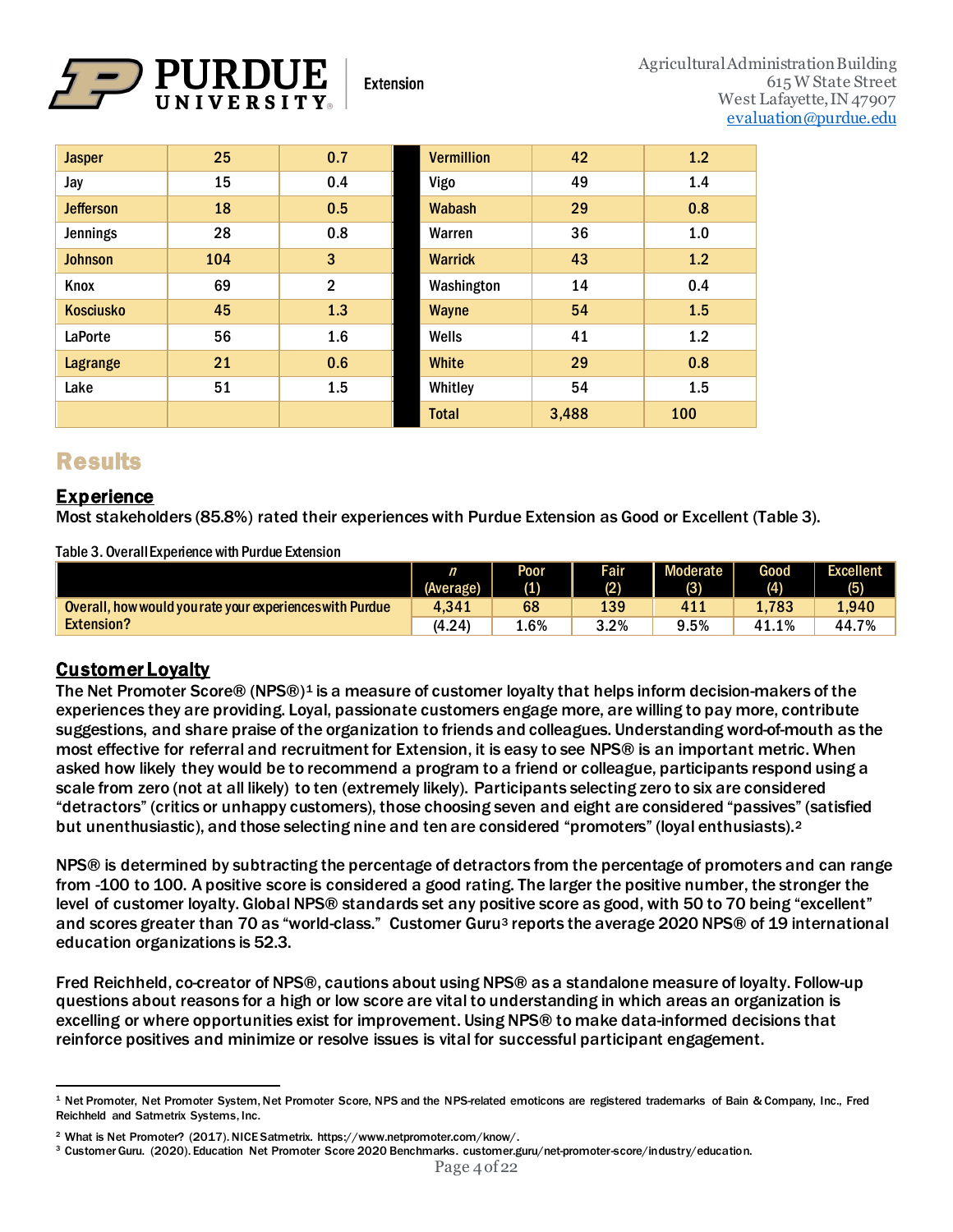

The calculated NPS® for stakeholders was +54 (on a scale from -100 to +100) and is considered an excellent rating. A display<sup>[4](#page-4-0)</sup> of the NPS® is shown in Figure 1.

When asked about the primary reason for their 0-10 rating, responses were given and have been sorted into common themes with a sample of responses.

- 1) "detractors" (NPS of 0-6)  $(n= 516)$ 
	- a. Responses were negative about Extension, staff, programs, communication, and volunteers. Here are common themes with examples.
	- b. **Issues with Purdue Extension staff**
		- i. unfriendly, rude, not in the office, very poor, ineffective, lack of accountability, don't care, not visible in the community, not a pleasant experience, lack of qualifications/knowledge, not helpful, no knowledge of livestock, poor interactions, no follow through, answer is



often "no", they don't care, maligns community members, and easily influenced by "favorites".

#### c. Limited interactions with Extension –

i. not aware, unsure of all that Extension is or does - have limited experience with Extension, have had bad experiences with Extension, haven't had a lot of involvement, don't know what they do, limited interaction with Extension office, and not familiar with services offered.

#### d. **Issues with 4-H-**

i. staff don't help, 4-H is not fun, unnecessary rules/regulations, the club doesn't do anything, agents don't get involved or communicate in a timely way, very difficult 4-H platform, overcomplicated, not kid-friendly, leaders not interested, bare minimum effort, additional volunteer training videos not needed or wanted, lack of lessons for clubs, the club should not be part of gender issues, too many expectations on volunteers, don't care about students, Extension forces too much on 4-H policy and not enough on education in rural topics, and just wish it would be a better experience.

#### e. Issues with Purdue Extension –

i. local Extension not up to par, inconsistent messages, mission and focus have changed, focus not on agriculture but on urban, lack of fairness and leadership, have become very political, pushing inclusion, have lost faith in Extension, staff shouldn't have to raise funds for their salary, doesn't benefit all its participants, support for County staff is lacking, cost added to everything, not relevant with culture and equity, stuck in the past, Educators rarely in the office, Extension doesn't value volunteer opinions, has taken a turn for the worse, stopped listening to stakeholders, no clear direction, liberal teachings, and unorganized.

<span id="page-4-0"></span><sup>4</sup> "Free PowerPoint Templates." Retrieved from https://youexec.com/free-powerpoint-templates.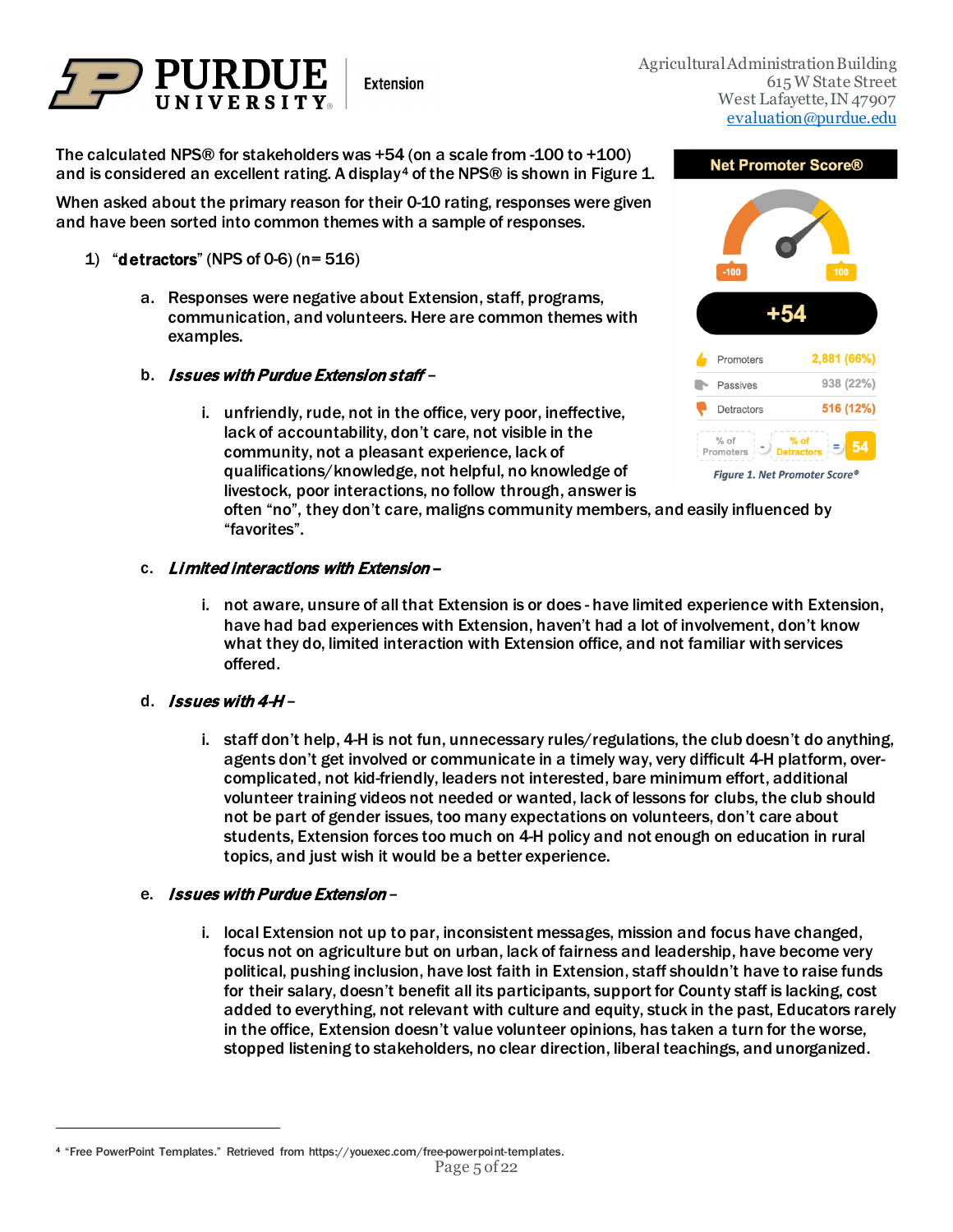

#### f. Communication is lacking –

i. no contact with the Extension office, lack of information and services, responses slow, not friendly, rude, program is going downhill, leadership doesn't do work but takes credit, treated like an inconvenience, not welcoming, inconvenient office hours, inconsistent, difficult, and below terrible, lack of communication, unhelpful and not open to ideas from others, and local turmoil has led to communication issues.

#### g. Activities/Programs are lacking –

i. not enough staff, information is outdated, too basic, don't have anything to offer, lack of effort and disciplinary actions, don't view Extension as up-to-date resource for ag issues, Homemaker lessons not very exciting, have not found programs of interest, lack of personal guidance and hands-on practical instruction, and too little action, research and monitoring on environmental impact.

#### h. **Issues relating to volunteers** -

i. volunteers don't get reprimanded for their behaviors, looks like a program that doesn't care about integrity, the administration has little concern for local clientele, work pushed to volunteers, volunteers not appreciated, more and more training to be "politically" correct, have become a dictatorship in the County, too much paperwork, MG programs don't compare favorably across Counties, Extension doesn't appreciate volunteers, and with current administration little concern with local communities.

#### 2) "passives" (NPS of 7-8) (n= 938)

- a. Responses about Extension were often mixed: positive and negative. Typical mixed comments are shown in these examples, followed by common themes and sample statements.
	- i. "Academics are excellent. Communication and post class outreach is minimal."
	- ii. "I have had great experiences with the extension office, you just cannot find the information to get involved."
	- iii. "It has a lot to offer. It does have however, have some problems with those in charge of some of the programs."

#### b. Positive comments about Extension –

i. everything good, good information, extension is valuable, quality teaching, programs are beneficial.

#### c. Negative comments about Extension –

i. don't always keep current, director lacks people skills, services are unknown, communication difficult, extension functions have shifted, Purdue's politics, programs not of interest to community partners. not relevant, not always convenient or current trends, inner politics getting in the way, rules and guidelines from Purdue too liberal, Purdue's policies, plans implemented form Purdue have issues, need to be updated with the times, not reaching population/diversity, need to be in time with work schedules of individuals and families, not enough communication, need to seek new ways of gaining members and growing the organization, and the state is getting in the way of excellence.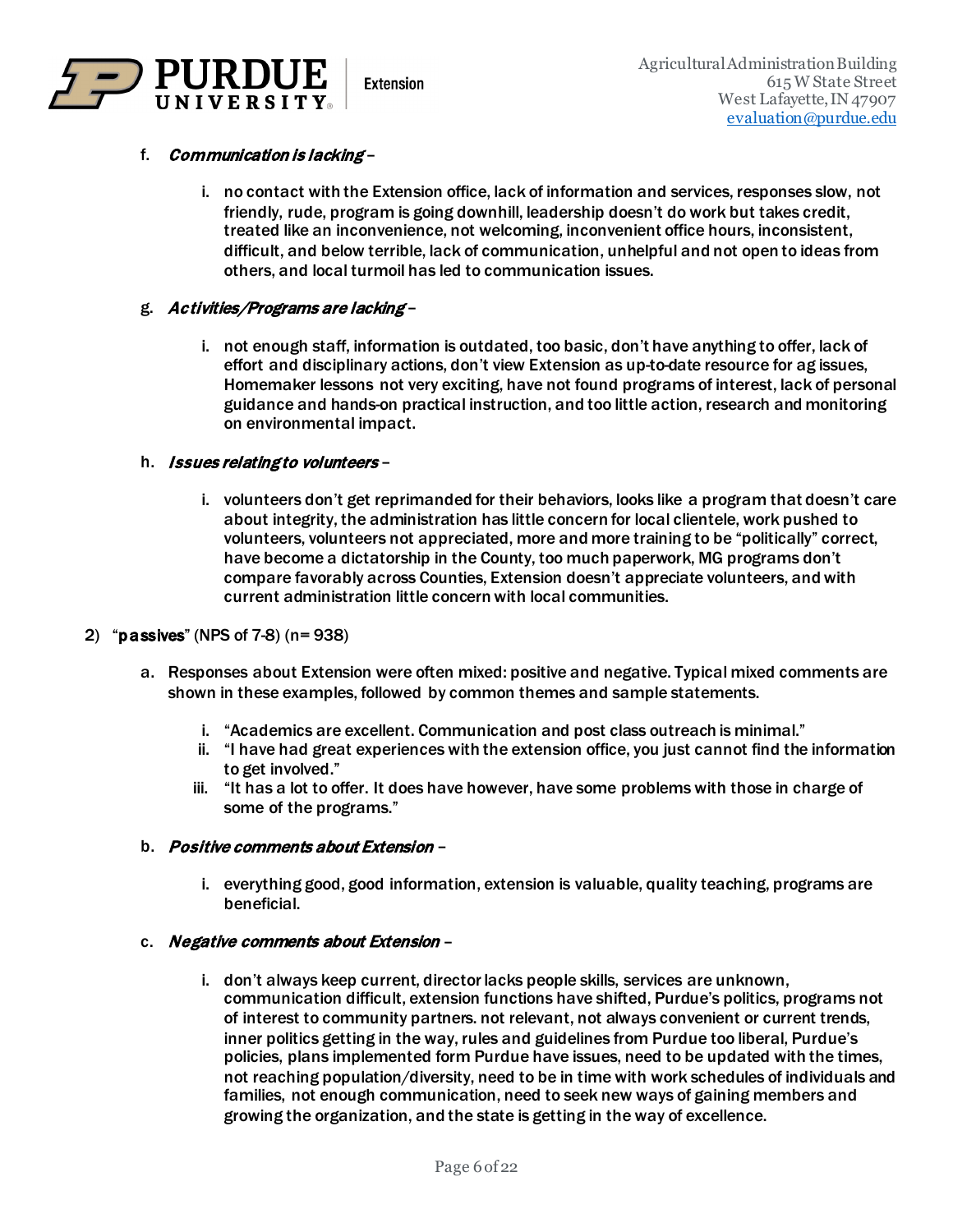

#### d. Positive comments about Extension staff –

i. knowledgeable, quality work, organized, source of information, very helpful, answered any questions, positive influence on many kids, great and easy to work with, passionate and energetic, excellent service, beneficial, very good response to messages, friendly, and passionate.

#### e. Negative comments about Extension and County staff –

i. not everyone in the office is as thorough as others, depending on who you talk to it is hard to get straight answers, starting pay is awful no wonder there aren't many to choose from, too much turnover, lot of head knowledge but lacking the experience to answer practical questions, wonder why we keep losing staff in our area, staff are accessible to people, short-staffed, frequent changes in staff cause things to get dropped or misses, hard to get answers sometimes, not confident in staff, office needs to improve, problems with some in charge of some programs, and unsure of future.

#### f. Positive comments about 4-H –

i. great learning opportunities, offers life skills for many youth, for ag kids and future growth in ag education, everyone has been friendly and seems to really care about kids, and this statement, "4H saved my teenager from deep depression during the pandemic and has given him something to look forward to".

#### g. Negative comments about 4-H –

i. communication that comes out is late, multiple newsletters and mailings create confusion, fair board and Purdue Extension have a great divide in power, has become a money pit, not always organized, employees are overworked and underpaid, stressed and short-handed, fair rules are bad, and staff not willing to listen to volunteers or condescending to volunteers.

#### h. Limited experience with Extension or not engaged or active -

i. do not have good knowledge of what Purdue Extension offers the general public, need to know more about services provided, not involved at the moment, not familiar with services since pandemic, don't use services, not much interaction with Purdue Extension, on the board but not engaged in activities, and new in role and not yet familiar with Extension.

#### i. Agriculture and gardening positives -

i. room for improvement, but doing very well helping navigate changes occurring on the farm, online resources are well researched, a good source of accurate information for farmers and gardeners, Extension does great, but expertise does not align with interests (sustainable farming, urban farming, ecology), ability to use Extension as a resource for ag, enjoyed MG program,

#### j. Agriculture and gardening negatives -

i. Master Gardener training could have been so much better, too much due given to corporate ag and not gardeners, lack of consistency in Master Gardner programs from county to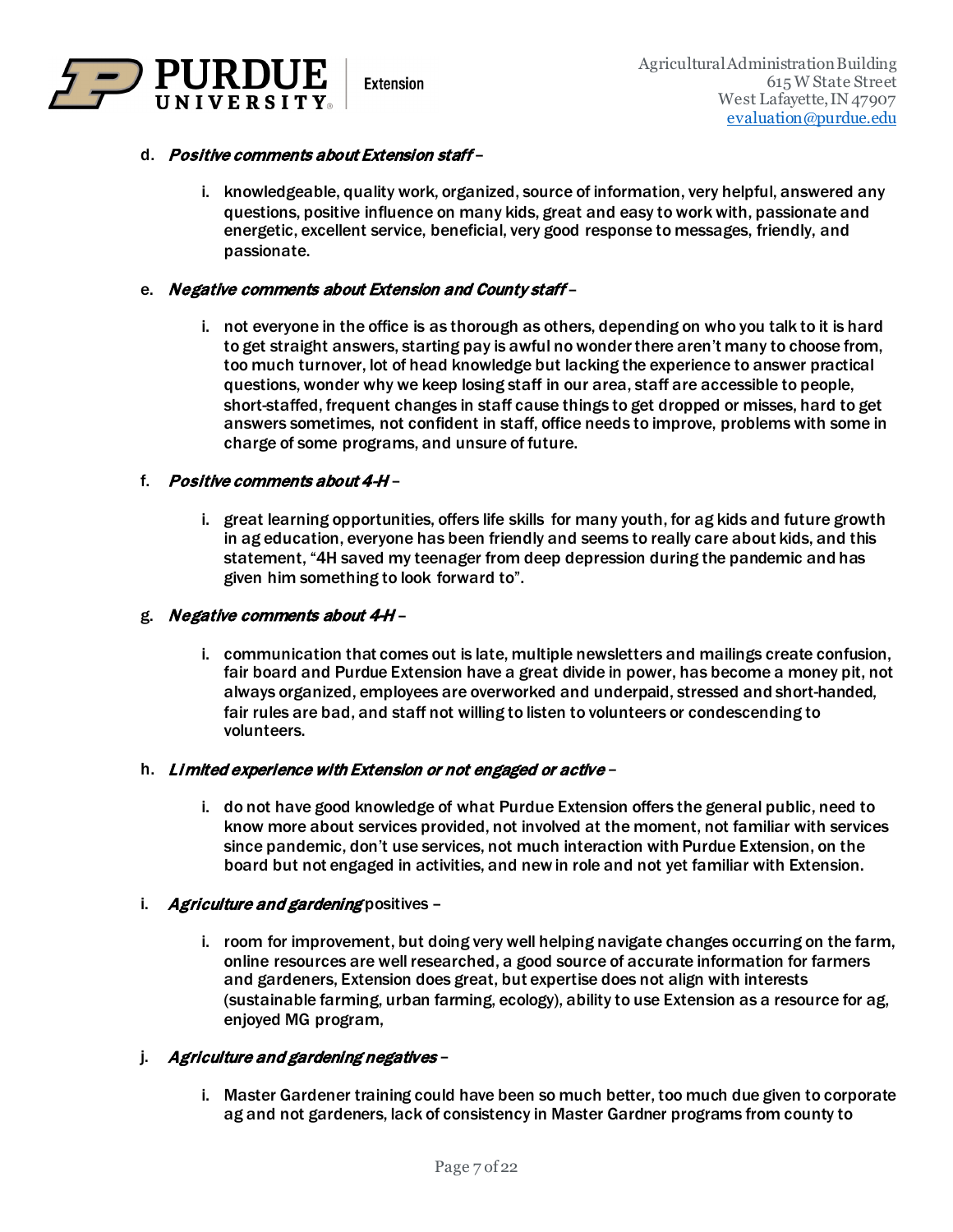

county, wish for more emphasis on ecologically friendly information, and good gardening content and presentation but suited for beginners.

#### 3) "promoters" (NPS of 9-10) (n=2,881)

a. The majority of responses were positive indicators of Purdue Extension efforts and activities, with a small portion of negative comments.

#### b. Positive comments about Extension staff –

i. willingness to help, very helpful, positive interactions, always answer questions, knowledgeable, friendly, go above and beyond when working with the community, exceptional interactions, dedicated, easy to work with, professional, excellent program and people, engaged with / care about the community, good/great people, reliable resource, and incredibly responsive.

#### c. Comments about programs, activities, resources, information, experiences, and events –

i. great programming, availability of resources, breadth of information, educational, excellent resources, programs, and services, great educational opportunities, have learned so much, quality programs, timely and useful information, trust-worthy, research-based, personal experience with Extension, fun and meaningful, and wealth of knowledge and information.

#### d. 4-H Youth Development –

i. teaches youth and adults, values what Purdue Extension brings to youth programming, great for kids and youth opportunities, excellent youth programs, believe in it, alumni of it, important to our family, awesome experience, and like to work with Extension staff.

#### e. Experience of Volunteers and Leaders/Boards –

i. belonging, identify themselves as members for many, many years, make friends, shared interests, do good work, enjoy working with Extension staff, enjoy meetings and activities, and have learned a lot.

#### f. Extension is a valued partner with organizations, agencies, and the community –

i. wonderful information source for the entire community, helpful partners for food-related matters, joint program opportunities for youth, extremely beneficial to the community and economic development of each county, programs help communities live better lives, benefits all aspects of a community, not just agriculture, and all age groups and economic status, very good access to collaborative peers and colleagues on community projects, witnessing the willingness to participate, provide unique programming, and make connections between collaborators and the community, actively engaging the community, School involvement & community outreach, and integral part of the community.

#### g. Comments about agriculture, farming, and gardening –

i. clear, understandable, and readily available information, a valued resource, learned a great deal in Master Gardeners, had a good experience, able to gather information on many Ag issues, and an excellent resource for all sorts of gardening concerns.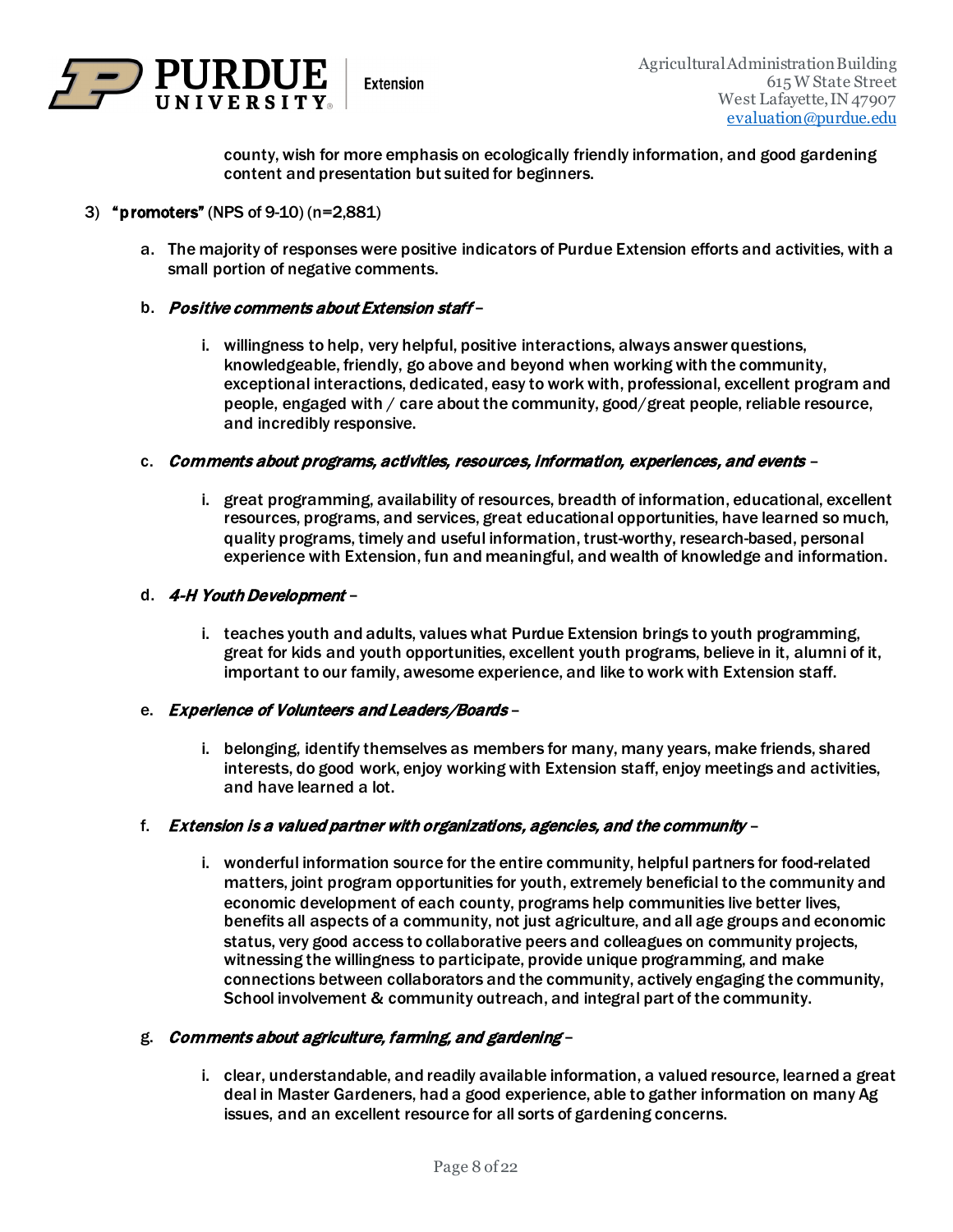

#### h. Positives about Purdue Extension -

i. Extension is instrumental, wonderful, awesome, excellent, great for kids, and quality programming.

#### Program Areas

Stakeholders indicated having experiences with Purdue Extension programs: 4-H (66.8%), ANR (39.6%), CD (34.0%), and Food, Family, Money, and Health (33.7%), Table 4.

Table 4. Stakeholder Experiences with Purdue Extension Programs\*

| Program Area                                   | <b>Responses</b> | % of Survey<br><b>Participants</b> |
|------------------------------------------------|------------------|------------------------------------|
| <b>4-H Youth Development</b>                   | 2,846            | 66.8%                              |
| <b>Agriculture and Natural Resources (ANR)</b> | 1.687            | 39.6%                              |
| <b>Community Development</b>                   | 1.450            | 34.0%                              |
| Food, Family, Money, and Health                | 1,436            | 33.7%                              |
| Other (please specify)                         | 848              | 19.9%                              |

\*Participants were able to choose multiple responses.

Common "other" programs experienced were Master Gardeners and Homemakers.

#### 4-H Youth Development

Over half (56.6%) of stakeholders indicated they were 4-H volunteers (Table 5).

Table 5. 4-H Volunteers

| Are you a 4-H volunteer?  | <b>Responses</b> | % of Survey         |
|---------------------------|------------------|---------------------|
|                           |                  | <b>Participants</b> |
| Yes, estimated hours/year | 1.535            | $56.6\%$            |
| No                        | 1.176            | 43.4%               |
| <b>Total</b>              | 2.711            | 100%                |

- Estimated 4-H volunteer hours per year ranged from one to 1,000 hours, with an average of 86.2 hours, and a total of 109,054 hours. Outlier values of 1,040 and higher were excluded from the analysis.
- Based on the 2020 value of volunteer time for Indiana (\$25.67 per hour) by independent sector.org, estimated value of volunteer time for 1,535 respondents is \$3,396,577.

Stakeholders indicated experiencing outcomes from 4-H programs: adult volunteers led positive experiences for youth development (79.4%), and youth contributed to the community through service activities (72.0%), Table 6.

Table 6.4-H Youth Development Impacts Experienced by Stakeholders, Families, and Communities\*

| Impact                                                                       | <b>Responses</b> | % of Survey<br><b>Participants</b> |
|------------------------------------------------------------------------------|------------------|------------------------------------|
| Adult volunteers led positive experiences for<br>youth development           | 2,153            | 79.4%                              |
| Youth contributed to the community through<br>service activities             | 1,952            | 72.0%                              |
| Youth participated in, or sought out future<br>opportunities for, leadership | 1,791            | 66.1%                              |
| Youth prepared for a job, college, or career                                 | 1,602            | 59.1%                              |
| Other (please specify):                                                      | 214              | 7.9%                               |
| <b>None</b>                                                                  | 119              | 4.4%                               |

\*Participants were able to choose multiple responses.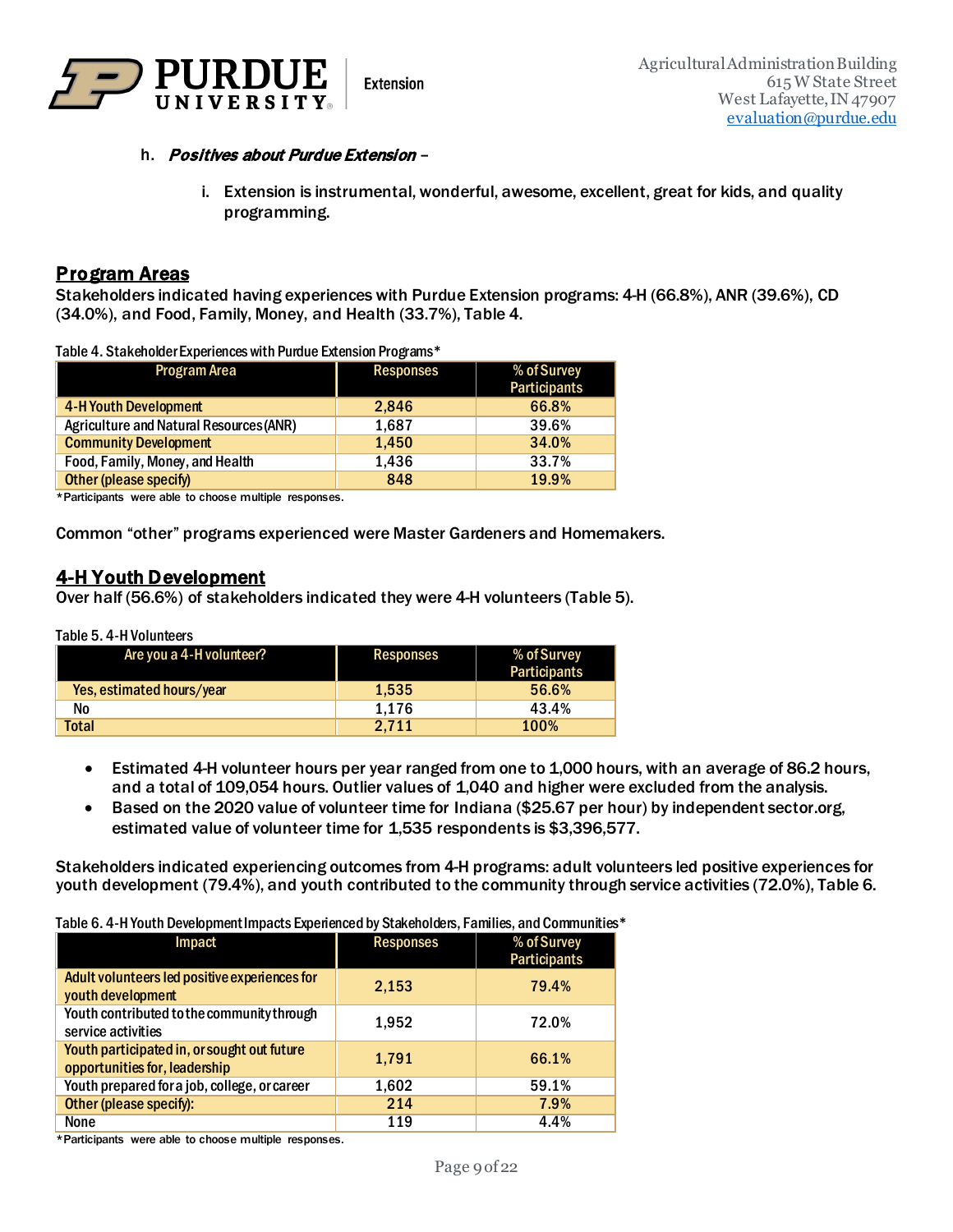

Common responses to "other" impacts were life skills and preparation for life, and the fair.

#### Agriculture and Natural Resources (ANR)

As a result of Agriculture and Natural Resources programs, stakeholders indicated experiencing *agricultural* impacts for their operation or business of connecting or networking with others in agriculture/farming (53.1%), or obtaining certifications, credits, or CEUs (37.1%), Table 7.

Table 7. Agricultural Impacts Experienced by Stakeholder Businesses or Operations\*

| Impact                                                         | <b>Responses</b> | % of Survey<br><b>Participants</b> |
|----------------------------------------------------------------|------------------|------------------------------------|
| Connection or networking with others in<br>agriculture/farming | 782              | 53.3%                              |
| Certifications, Credits, CEUs, License, etc.                   | 544              | 37.1%                              |
| <b>None</b>                                                    | 268              | 18.3%                              |
| Increased efficiencies                                         | 258              | 17.6%                              |
| Other (please specify):                                        | 200              | 13.6%                              |
| Improved business plans                                        | 183              | 12.5%                              |
| Farm successfully passed on to the next<br>generation          | 181              | 12.3%                              |
| Increased yields                                               | 179              | 12.2%                              |
| Improved marketing plan                                        | 135              | 9.2%                               |
| Increased profitability                                        | 120              | 8.2%                               |
| <b>Reduced production costs</b>                                | 111              | 7.6%                               |
| Increased local food sales                                     | 101              | 6.9%                               |
| <b>Reduced inputs</b>                                          | 86               | 5.9%                               |
| Cost savings - Annual estimate \$:                             | 79               | 5.4%                               |
| <b>Increased local food system infrastructures</b>             | 73               | 5.0%                               |
| <b>Increased financial stability</b>                           | 68               | 4.6%                               |
| Revenue gains - Annual estimate \$:                            | 48               | 3.3%                               |
| Access to grants - Estimate \$:                                | 39               | 2.7%                               |
| Increased annual economic returns - Estimate<br>\$:            | 26               | 1.8%                               |

\*Participants were able to choose multiple responses.

Annual financial estimates for agricultural impacts were:

- Cost Savings Annual estimate \$
	- o Responses (*n*=35) for the estimated annual cost savings ranged from \$100 to \$50,000, with an average of \$7,351 (Median \$27,711) and a total of \$257,300.
- Revenue Gains Annual estimate \$
	- o Responses (*n*=16) for the estimated annual revenue gains ranged from \$300 to \$50,000, with an average of \$15,044 (Median \$5,000) and a total of \$240,700.
- Access to grants Estimate \$
	- o Responses (*n*=14) for the estimated access to grants ranged from \$90 to \$600,000, with an average of \$65,712 (Median \$1,750) and a total of \$919,965.
- Increased annual economic returns Estimate \$
	- o Responses (*n*=11) for the estimated increase in annual economic returns ranged from \$300 to \$400,000, with an average of \$56,845 (Median \$10,000) and a total of \$625,300.

As a result of Agriculture and Natural Resources programs, stakeholders indicated experiencing *natural resources* impacts for their operations, businesses, organizations, or communities of improved soil or water quality (41.3%), improved conservation of resources (37.9%), and use of planning and improved management for land, forest, wildlife, ponds, or natural resources (33.1%), Table 8.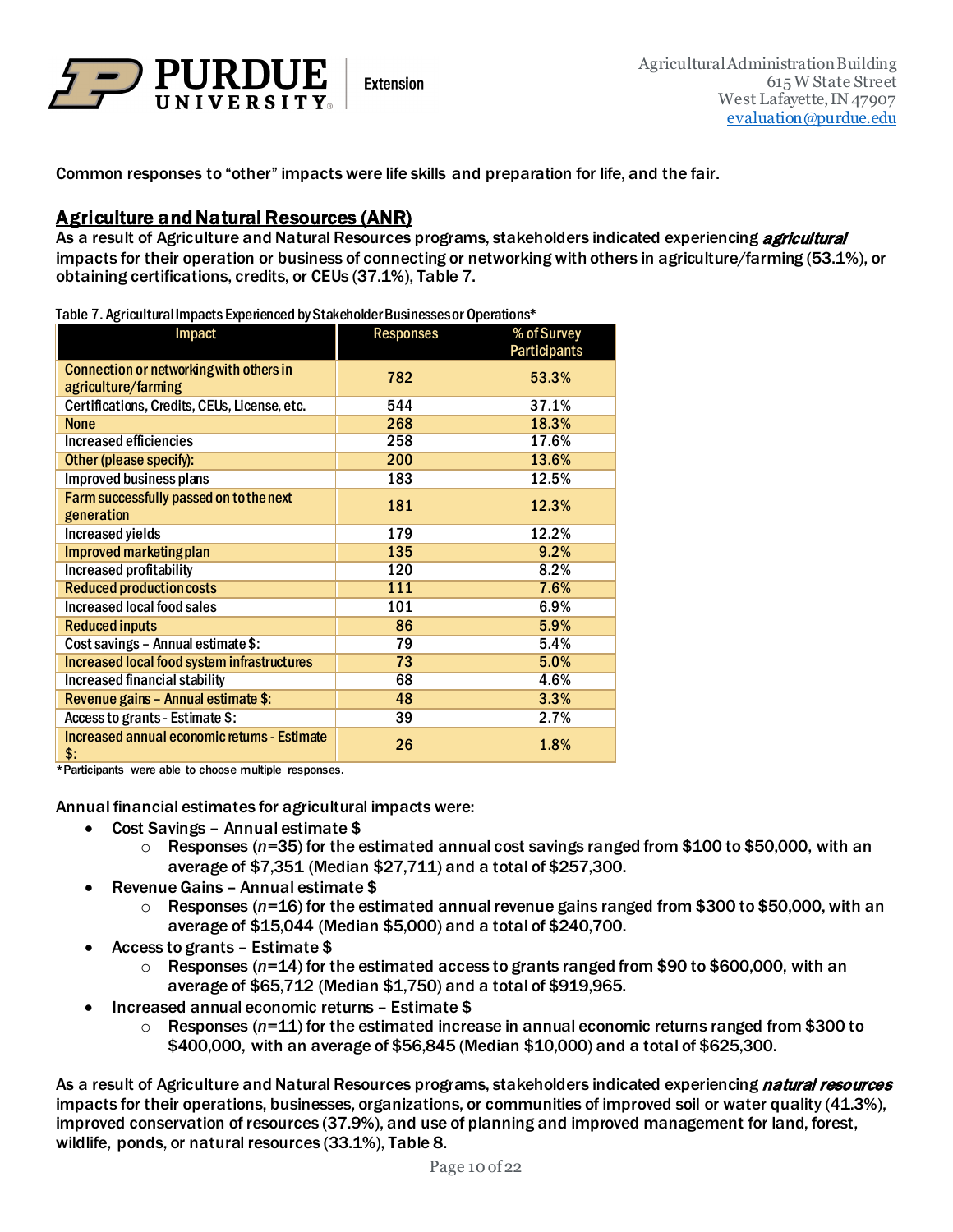

#### Table 8. Natural Resources Impacts Experienced by Stakeholder Operations, Businesses, Organizations, or Communities\*

| Impact                                                                                                | <b>Responses</b> | % of Survey         |
|-------------------------------------------------------------------------------------------------------|------------------|---------------------|
|                                                                                                       |                  | <b>Participants</b> |
| <b>Improved soil or water quality</b>                                                                 | 574              | 41.3%               |
| Improved conservation of resources                                                                    | 527              | 37.9%               |
| Use of planning and improved management<br>for land, forest, wildlife, ponds, or natural<br>resources | 460              | 33.1%               |
| Reduced environmental impacts                                                                         | 335              | 24.1%               |
| Decreased environmental pollution                                                                     | 320              | 23.0%               |
| None                                                                                                  | 294              | 21.2%               |
| Professional certification or license                                                                 | 280              | 20.1%               |
| Long-term planning for community                                                                      | 277              | 19.9%               |
| Other (please specify):                                                                               | 87               | 6.3%                |
| Created and/or maintained natural resources-<br>based business                                        | 79               | 5.7%                |
| Access to grants - Estimate \$:                                                                       | 58               | 4.2%                |
| Increased revenue - Annual estimate \$:                                                               | 22               | 1.6%                |

\*Participants were able to choose multiple responses.

Financial estimates for natural resources impacts were:

- Access to grants Estimate \$:
	- o Responses (*n*=22) for the estimated access to grants ranged from \$50 to \$600,000, with an average of \$59,849 (Median \$2,000) and a total of \$1,316,675.
- Increased revenue Annual estimate \$:
	- o Responses (*n*=6) for the estimated access to grants ranged from \$100 to \$300,000, with an average of \$54,367 (Median \$3,000) and a total of \$326,200.

#### Community Development

As a result of Purdue Extension Community Development programs, stakeholders indicated impacts for their businesses, organizations, or communities of new leadership roles and opportunities undertaken (40.4%), increased capacity for facilitation for meetings and planning (38.4%), and developed or implemented organization/community plans or policies (30.3%), Table 9.

| Impact                                                                      | <b>Responses</b> | % of Survey<br><b>Participants</b> |
|-----------------------------------------------------------------------------|------------------|------------------------------------|
| New leadership roles and opportunities<br>undertaken                        | 474              | 40.4%                              |
| Increased capacity for facilitation for meetings<br>and planning            | 450              | 38.4%                              |
| <b>Developed or implemented</b><br>organization/community plans or policies | 356              | 30.3%                              |
| Volunteer hours - Estimate #/year.                                          | 290              | 24.7%                              |
| Increased understanding of public finance<br>and/or civic engagement        | 277              | 23.6%                              |
| Increased capacity to cultural competency                                   | 234              | 19.9%                              |
| <b>None</b>                                                                 | 219              | 18.7%                              |
| Other (please specify):                                                     | 89               | 7.6%                               |
| <b>Grant funding - Estimate \$:</b>                                         | 61               | 5.2%                               |
| Business investments - Estimate \$:                                         | 23               | 2.0%                               |
| Created or retained jobs - Estimate #:                                      | 19               | 1.6%                               |
| Created businesses - Estimate #:                                            | 15               | 1.3%                               |

Table 9. Community Development Program Impacts Experienced by Stakeholder Businesses, Organizations or Communities\*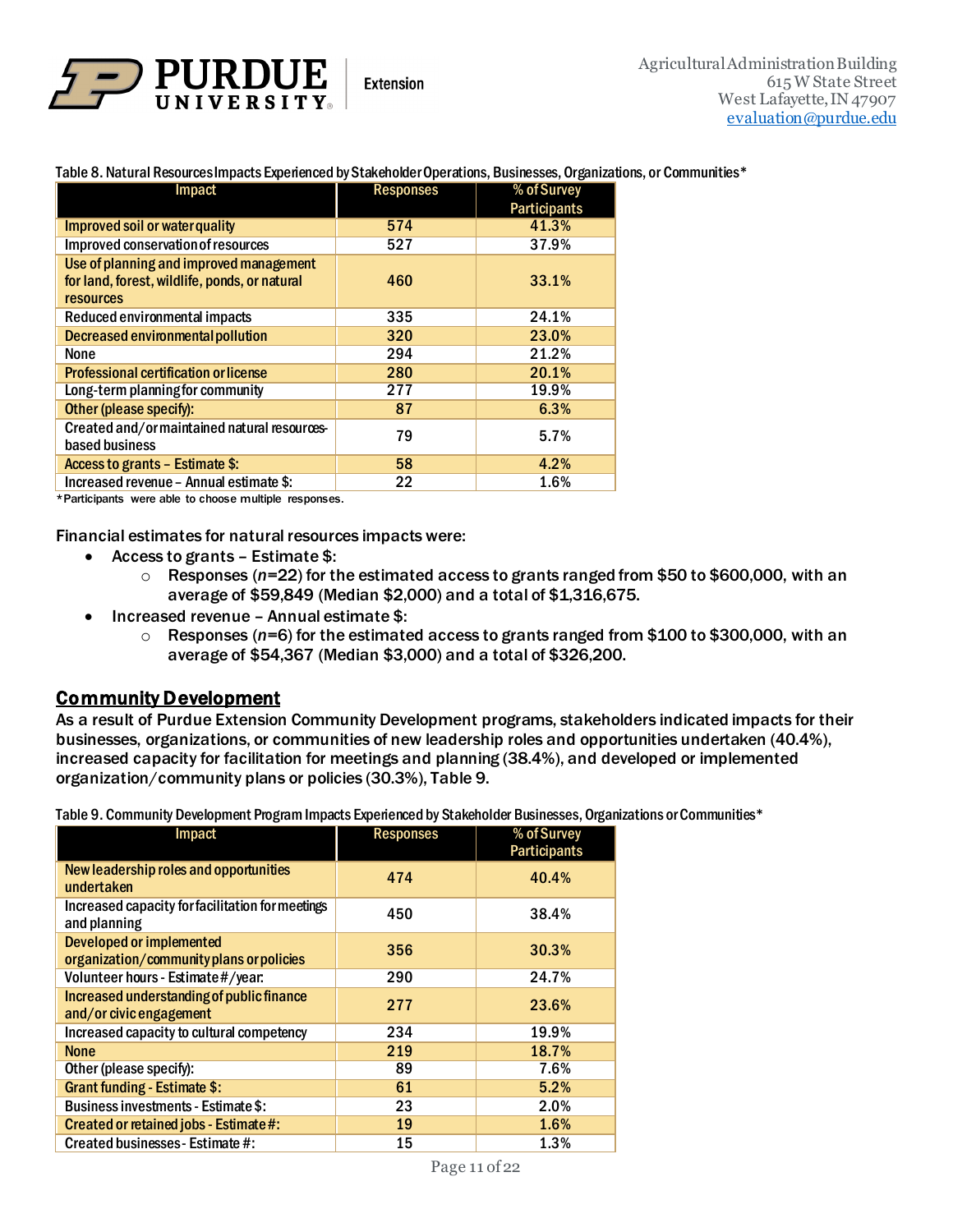

\*Participants were able to choose multiple responses.

Financial estimates given for community development impacts were:

- Business investments Estimate \$:
	- o Responses (*n*=7) for the estimated business investment ranged from \$100 to \$20,000,000, with an average of \$3,572,500 (Median \$2,500) and a total of \$25,007,500.
- Created businesses Estimate #:
	- o Responses (*n*=3) for the estimated number of businesses created ranged from 1 to 3, with an average of 2.3 (Median 1.5) and a total of 7. Outlier value of 25,000,000 was excluded from the analysis.
- Created or retained jobs Estimate #:
	- o Responses (*n*=7) for the estimated number of created or retained jobs ranged from 2 to 2,100, with an average of 601 (Median 1,000) and a total of 4,212.
- Grant funding Estimate \$:
	- o Responses (*n*=28) for the estimated access to grants ranged from \$500 to \$6,200,000, with an average of \$391,418 (Median \$10,000) and a total of \$10,959,700.
- Volunteer hours Estimate #/year:
	- o Responses (*n*=225) for the estimated number of volunteer hours per year ranged from 1 to 1,000, with an average of 108 (Median 50) and a total of 24,346. Based on the 2020 value of volunteer time in the state of Indiana by independent sector.org of \$25.67 per hour, this is \$624,961 of volunteer time. Outlier values of 2021 and 3200 were excluded from the analysis.

#### Food, Family, Money, and Health

As a result of Purdue Extension Food, Family, Money, and Health programs, stakeholders indicated impacts on their families, organizations, or communities for improved health regarding foods and nutrition (67.9%), created networks, partnerships, or collaborations (43.3%), and increased physical activity (35.2%), Table 10.

| <b>Impact</b>                                                                                                 | <b>Responses</b> | % of Survey<br><b>Participants</b> |
|---------------------------------------------------------------------------------------------------------------|------------------|------------------------------------|
| Improved health regarding foods and nutrition                                                                 | 871              | 67.9%                              |
| Created networks, partnerships, or<br>collaborations                                                          | 555              | 43.3%                              |
| Increased physical activity                                                                                   | 451              | 35.2%                              |
| Increased skills to cope with stress                                                                          | 393              | 30.7%                              |
| Improved child development, parenting, or<br>family communication                                             | 360              | 28.1%                              |
| Improved money management                                                                                     | 342              | 26.7%                              |
| Developed or implemented<br>organization/community plans or policies (via<br>coalitions or community groups)  | 282              | 22.0%                              |
| Changed or created organization/community<br>systems (via coalitions or community groups)                     | 212              | 16.5%                              |
| Changed or created organization/community<br>environmental strategies (via coalitions or<br>community groups) | 143              | 11.2%                              |
| <b>None</b>                                                                                                   | 100              | 7.8%                               |
| Other (please specify):                                                                                       | 64               | 5.0%                               |

Table 10. Food, Family, Money, and Health Program Impacts Experienced by Stakeholder Families, Organizations or Communities\*

\*Participants were able to choose multiple responses.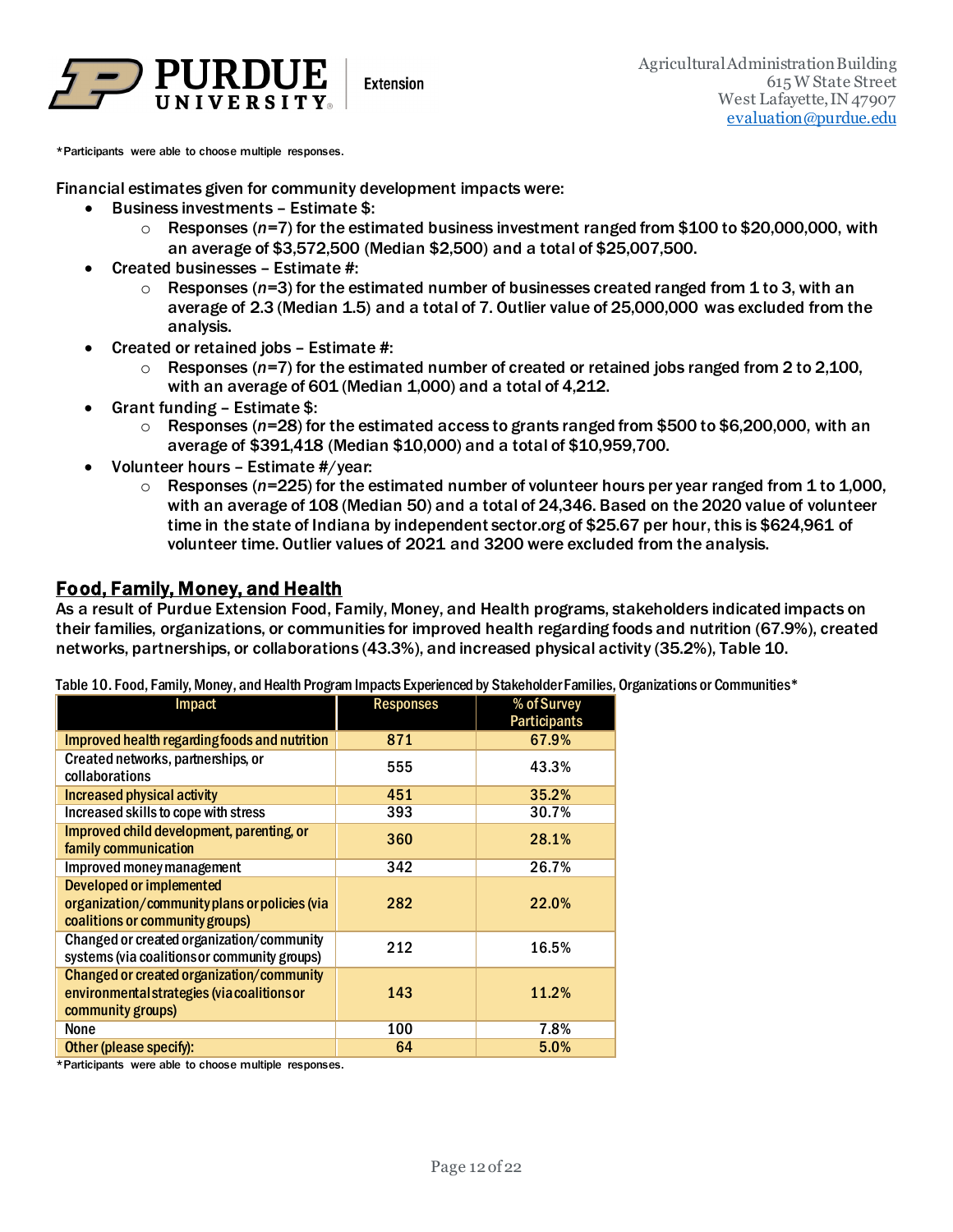

### Value Added to Communities

Based on their experience, stakeholders (91.1%) indicated that Purdue Extension added value to their communities. Descriptions of the value Purdue Extension were provided.

The value of Purdue Extension to Indiana communities:

- 1. Education, classes, programs, teaching, and learning,
- 2. Community, partnership, collaboration, and networking,
- 3. A great resource, providing valuable information and resources,
- 4. Programming across topics, interests, categories for all ages, groups, businesses, organizations, and communities,
- 5. Programs with, and for, students and schools,
- 6. A serving, giving, supportive organization and staff, and
- 7. Available to answer questions, or connect to answers.

The value of Purdue Extension by program areas:

- 1. ANR
	- a. Protecting the environment, nature, conservation, soil and pollinator health
	- b. Providing resources and information, learning, education, programs linking to food, eating, nutrition, and health,
	- c. Valued partner, asset to community, for the entire community, and as a local connection, and
	- d. Involved and valuable ANR staff.
- 2. Farming and Agriculture
	- a. There for the rural and city and urban ag communities,
	- b. Connecting 4-H/youth with agriculture,
	- c. Involved with, and resource for, the farm, farming, and farmers,
	- d. Providing PARP and invasives training and credits,
	- e. Give answers to questions from farmers, landowners, homeowners, community, and
	- f. Active with small-scale farming, local food, and farmers markets.
- 3. Horticulture and Gardening
	- a. MG volunteers learn and share gardening knowledge, contributing and impacting Indiana communities; share a common passion for the environment and gardening,
	- b. Availability of MG classes, gardening education, and programs,
	- c. Provide garden and lawn resources, education, information, help and answers to questions for the community,
	- d. Develop community, display, and demonstration gardens in communities, for learning and beauty,
	- e. Active in many gardening activities across the community,
	- f. Connection youth with gardens and horticulture,
	- g. Production of produce donated to food banks, pantries and other organizations, and reaching underserved communities.
- 4. 4-H Youth Development
	- a. Develops youth leaders, leadership skills, for the future,
	- b. Provides programs, opportunities, education, and experiences for youth,
	- c. Develops skills and traits in youth,
	- d. Involves youth and adults across communities,
	- e. Have staff who advocate for all youth in the community,
	- f. Adds value to the community,
	- g. Keeps youth involved, engaged, and safe, serving the community, providing for the future of Indiana communities,
	- h. 4-H is valuable to the community,
	- i. Helps youth and families,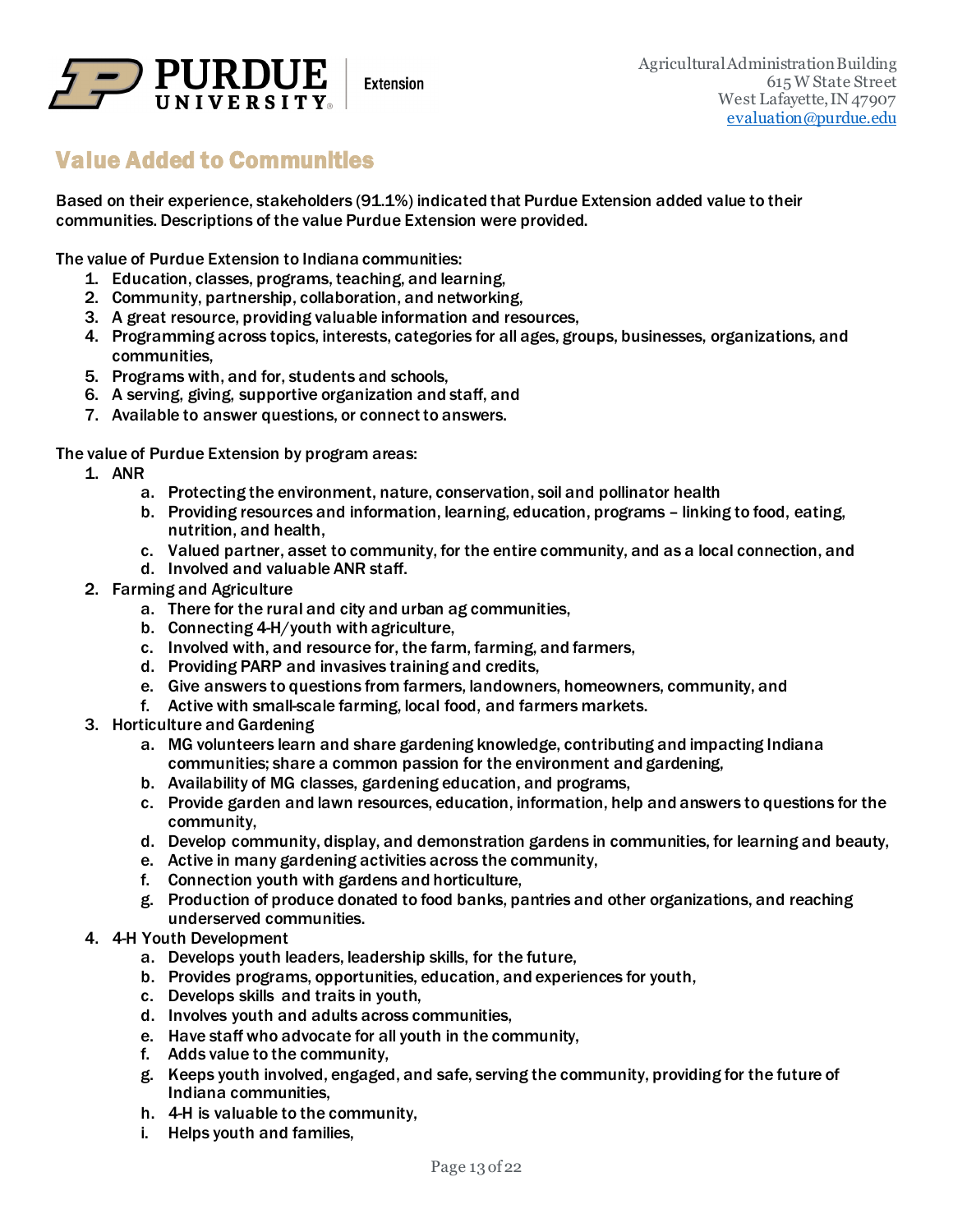

- j. Helps build and develop youth, helps them grow,
- k. Offer good opportunities related to the fair,
- l. Is a positive place and opportunity for youth,
- m. Connects youth and agriculture,
- n. Has adult volunteer leaders helping with programs,
- o. Prepares youth for work, careers, college, their future, and becoming adults,
- p. Encourage learning for youth via projects, and
- q. Provides youth opportunities not available in families and schools.
- 5. Community Development and Health
	- a. Homemakers are active in communities to support youth, underserved, and in schools,
	- b. HHS programs are available for diabetes, better eating, money savings, health, nutrition, cooking, food preparation, Captain Cash, healthier and living
	- c. Community programs are available for grant writing, economic growth, community development facilitation and skill-building, support for non-profits and businesses,
	- d. Programs offered supporting parents, families and children,
	- e. Developing leadership skills for the community, and
	- f. Organizing and building health coalitions.

## Importance of Issues to Communities

Stakeholders indicated the importance of Purdue Extension's "Critical Issues" for their communities. The highest average scores (5-point scale) were shown for these issues:

- Positive Youth Development and 4-H Opportunities (4.69),
- Human, Family, and Community Health (4.31),
- Food Production, Security, and Safety (4.31), and
- Digital Agriculture and Technologies, Broadband Access, Digital Literacy and Inclusion (4.09).

Table 11 shows the importance of issues to communities.

Table 11. Importance of Purdue Extension Issues to Communities

| How important are these Purdue Extension issues         |           | Not at all | <b>Slightly</b> | <b>Somewhat</b> | <b>Moderately</b> | <b>Extremely</b> |
|---------------------------------------------------------|-----------|------------|-----------------|-----------------|-------------------|------------------|
| for your community?                                     | n         | important  | important       | important       | important         | important        |
|                                                         | (Average) | (1)        | (2)             | (3)             | (4)               | (5)              |
| Climate Change, Natural Resources, the Environment,     | 3,565     | 179        | 284             | 705             | 1,051             | 1,346            |
| and Sustainable Energy                                  | (3.87)    | 5.0%       | 8.0%            | 19.8%           | 29.5%             | 37.8%            |
| <b>Workforce Development</b>                            | 3,523     | 85         | 173             | 593             | 1,149             | 1,523            |
|                                                         | (4.09)    | 2.4%       | 4.9%            | 16.8%           | 32.6%             | 43.2%            |
| <b>Positive Youth Development and 4-H Opportunities</b> | 3,585     | 19         | 32              | 147             | 644               | 2,743            |
|                                                         | (4.69)    | $0.5\%$    | 0.9%            | 4.1%            | 18.0%             | 76.5%            |
| Digital Agriculture and Technologies, Broadband         | 3,518     | 87         | <b>180</b>      | 611             | 1,263             | 1,377            |
| Access, Digital Literacy, and Inclusion                 | (4.04)    | 2.5%       | 5.1%            | 17.4%           | 35.9%             | 39.1%            |
| Human, Family, and Community Health                     | 3,560     | 40         | 113             | 422             | 1,116             | 1,869            |
|                                                         | (4.31)    | 1.1%       | 3.2%            | 11.9%           | 31.3%             | 52.5%            |
| <b>Food Production, Security, and Safety</b>            | 3,553     | 36         | 104             | 428             | 1,138             | 1,847            |
|                                                         | (4.31)    | 1.0%       | 2.9%            | 12.0%           | 32.0%             | 52.0%            |
| <b>Urban Agriculture</b>                                | 3,513     | 194        | 393             | 745             | 1,130             | 1,051            |
|                                                         | (3.70)    | 5.5%       | 11.2%           | 21.2%           | 32.2%             | 29.9%            |
| <b>Diversity, Equity, and Inclusion</b>                 | 3,510     | 248        | 328             | 722             | 978               | 1,234            |
|                                                         | (3.75)    | 7.1%       | 9.3%            | 20.6%           | 27.9%             | 35.2%            |
| <b>Commercialization and Entrepreneurship</b>           | 3,488     | 98         | 268             | 907             | 1,312             | 903              |
|                                                         | (3.76)    | 2.8%       | 7.7%            | 26.0%           | 37.6%             | 25.9%            |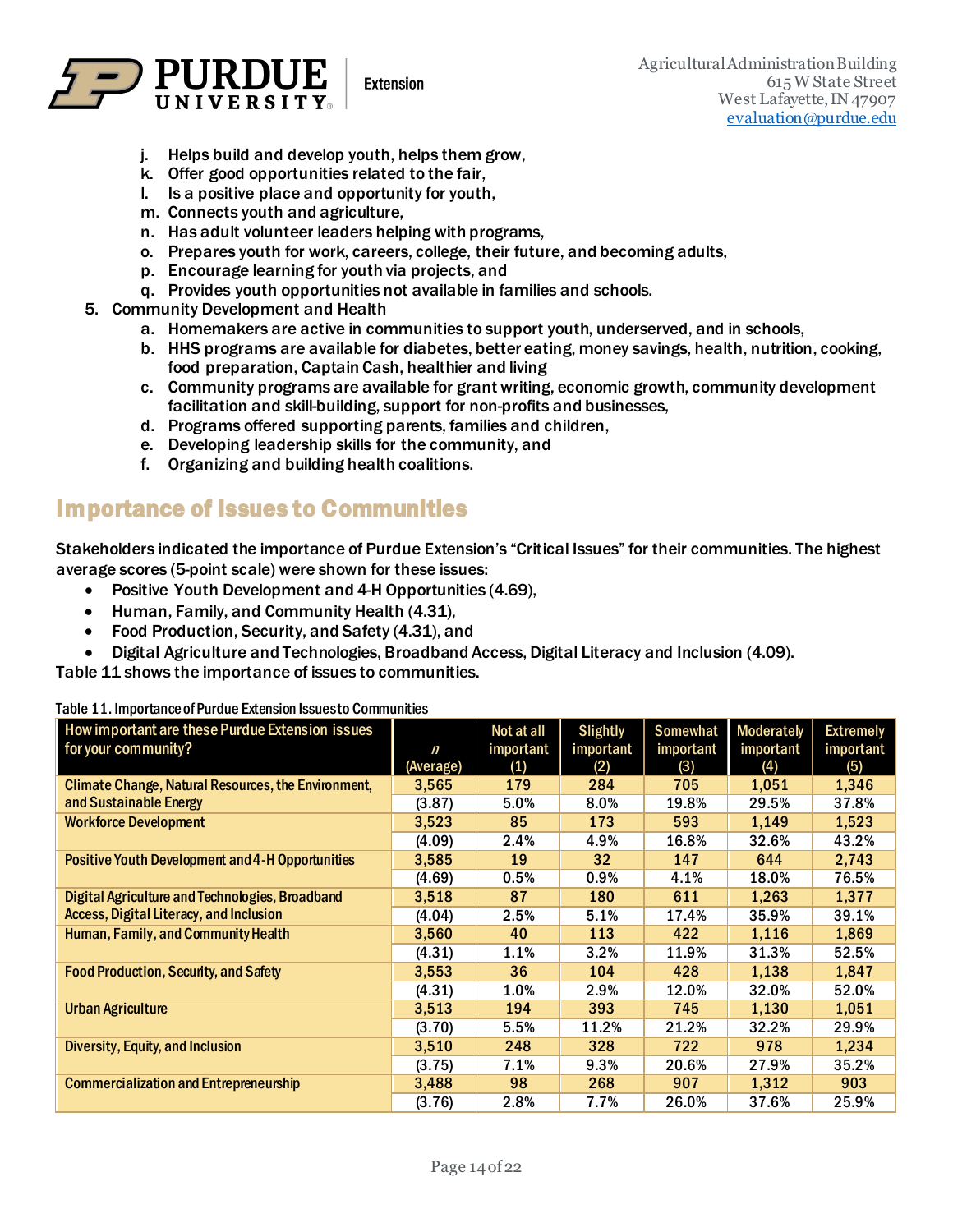

Stakeholders indicated important issues for their community that they felt were missing from this list. Here are the most common themes:

- Gardening, producing food, sustainable practices, and environmental focus,
- Farming and agriculture,
- Childcare, parenting and families,
- Substance abuse and treatment,
- Aging and seniors in our community,
- Volunteers,
- Health and mental health issues,
- Leadership, and
- Connections and community.

## Purdue Extension Connection to Purdue University

Half (55.6%) of stakeholders reported that Purdue Extension experiences had created a connection with Purdue University for them or their families (Table 12).

#### Table 12. Purdue Extension Experiences Creating Connections with Purdue University

|                                                                  | Yes   | No    | I don't know |
|------------------------------------------------------------------|-------|-------|--------------|
| Have your Purdue Extension experiences created a connection with | 2.028 | 1.047 | 575          |
| Purdue University for you and your family?                       | 55.6% | 28.7% | 15.8%        |

Stakeholders described how Purdue Extension creates the connection to Purdue University:

- 4-H programs, on-campus events, Roundup, programs,
- Master Gardener program,
- Connecting to and working with Purdue research and researchers,
- Working with Purdue Extension connected to an increased awareness of Purdue University,
- Connection to Purdue University departments, contacts, education, programs, and events,
- A place to go for answers and trusted information,
- Purdue Extension is an important resource to communities and making a difference in Indiana, and
- We are a Purdue family and financially support Purdue.

## Purdue's Fast Start Program

Most stakeholders were not aware of Purdue's Fast Start Program (78.5%) or did not know anyone who participated in Purdue's Fast Start Program (91.2%), Table 13.

#### Table 13. Purdue's Fast Start Program

|                                                                         | Yes   | No    |
|-------------------------------------------------------------------------|-------|-------|
| Are you aware of Purdue's Fast Start Program?                           | 780   | 2.852 |
|                                                                         | 21.5% | 78.5% |
| Has anyone in your family, or others you know, participated in Purdue's | 68    | 709   |
| <b>Fast Start Program?</b>                                              | 8.8%  | 91.2% |

For those who reported they knew someone participating in Purdue's Fast Start Program, they shared how their family and community had benefited:

- Started degree at Purdue and will complete it in fewer years with cost savings,
- Purdue program opportunity / credits earned for high school students, and
- Sharing information with other families.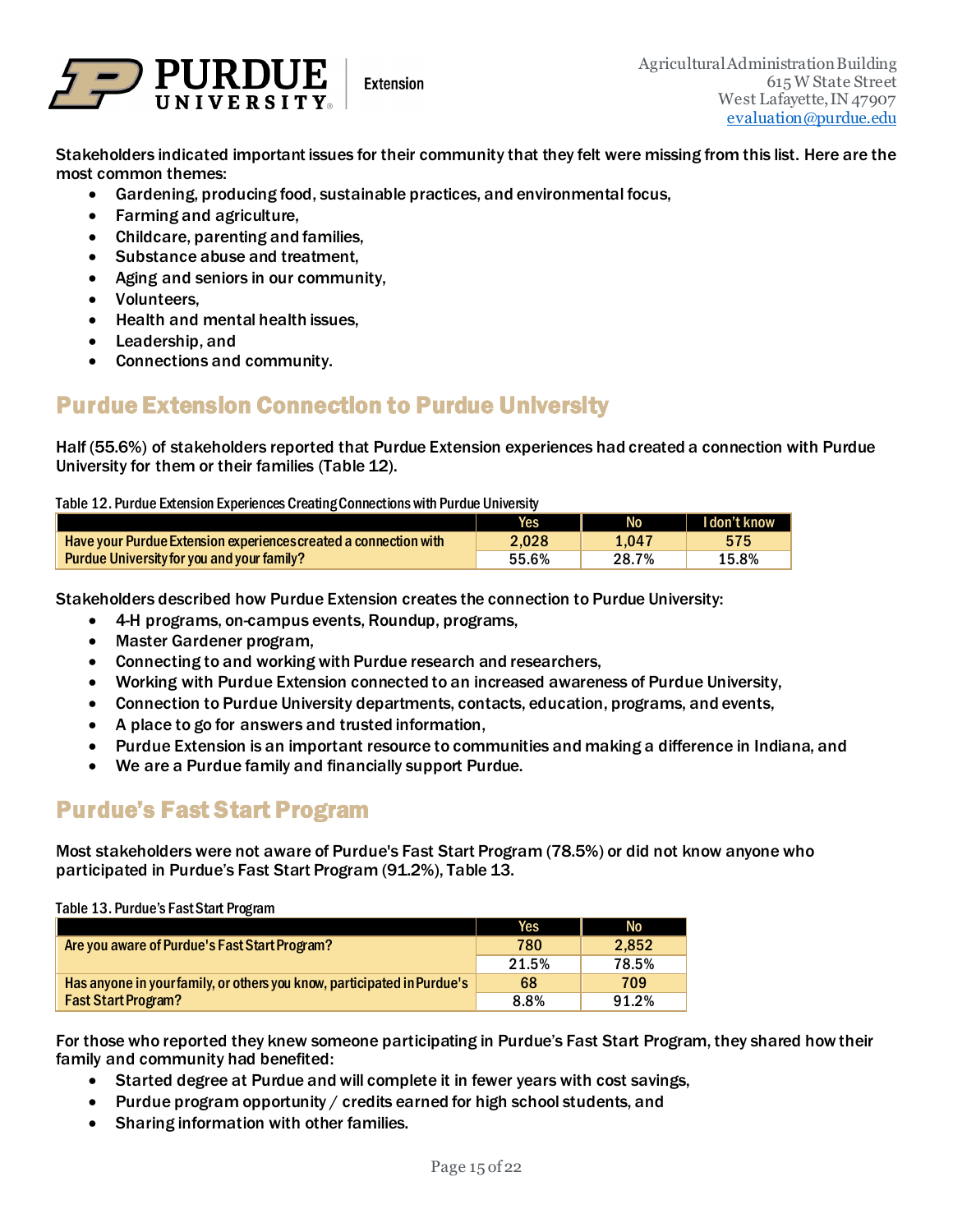

### **Summary**

A total of 4,359 stakeholders responded to the survey. Most were white (91.2%), female (70.3%), over half were age 50 or older (59.8%) nearly two-thirds had completed at least a bachelor's degree (61.0%). Stakeholders represented 91 counties.

Most stakeholders (85.8%) rated their experiences with Purdue Extension as Good or Excellent. The calculated NPS® for stakeholders was +54 (on a scale from -100 to +100) and is considered an excellent rating.

- 1) "promoters" (NPS of 9-10) (n=2,881). The majority of responses were positive indicators of Purdue Extension efforts and activities, with a small portion of negative comments.
- 2) "passives" (NPS of 7-8) (n= 938). Responses about Extension were often mixed: positive and negative.
- 3) "detractors" (NPS of 0-6) (n= 516). Responses were negative about Extension, staff, programs, communication, and volunteers.

With a +54 NPS®, an excellent rating, Purdue Extension can be proud of its activities in the communities of Indiana. Stakeholders support Extension and believe in its mission. There are opportunities for improvement relating to the issues raised about campus rules/policies/systems dominating local county input, Educator vacancies and turnover, and Extension staff who are rude and uninterested.

Stakeholders indicated having experiences with Purdue Extension programs: 4-H (66.8%), ANR (39.6%), CD (34.0%), and Food, Family, Money, and Health (33.7%),

Over half (56.6%) were 4-H volunteers. Estimated 4-H volunteer hours per year averaged 86.2 hours. Based on the 2020 value of volunteer time for Indiana (\$25.67 per hour), estimated value for these 1,535 volunteers' hours is \$3,396,577. Outcomes from 4-H: adult volunteers led positive experiences for youth development (79.4%), and youth contributed to the community through service activities (72.0%).

As a result of ANR programs, stakeholders experienced *agricultural* impacts for their operation or business of connecting or networking with others in agriculture/farming (53.1%), or obtaining certifications, credits, or CEUs (37.1%), Annual financial estimates were:

- Cost Savings Annual estimate \$ (*n*=35) from \$100 to \$50,000, and \$7,351 average.
- Revenue Gains Annual estimate \$ (*n*=16) from \$300 to \$50,000, and \$15,044 average.
- Access to grants Estimate \$ (*n*=14) from \$90 to \$600,000, and \$65,712 average.
- Increased annual economic returns Estimate \$ (*n*=11) from \$300 to \$400,000, and \$56,845 average.

As a result of ANR programs, stakeholders experienced *natural resources* impacts for their operations, businesses, organizations, or communities of improved soil or water quality (41.3%), improved conservation of resources (37.9%), and use of planning and improved management for land, forest, wildlife, ponds, or natural resources (33.1%). Financial estimates were:

- Access to grants Estimate \$ (*n*=22) from \$50 to \$600,000, and \$59,849 average.
- Increased revenue Annual estimate \$ (*n*=6) from \$100 to \$300,000, and \$54,367 average.

As a result of CD programs, stakeholders indicated impacts for their businesses, organizations, or communities of new leadership roles and opportunities undertaken (40.4%), increased capacity for facilitation for meetings and planning (38.4%), and developed or implemented organization/community plans or policies (30.3%). Financial estimates were:

- Business investments Estimate \$ (*n*=7) from \$100 to \$20,000,000, and \$3,572,500 average.
- Created businesses Estimate # (*n*=3) from 1 to 3, and 2.3 average.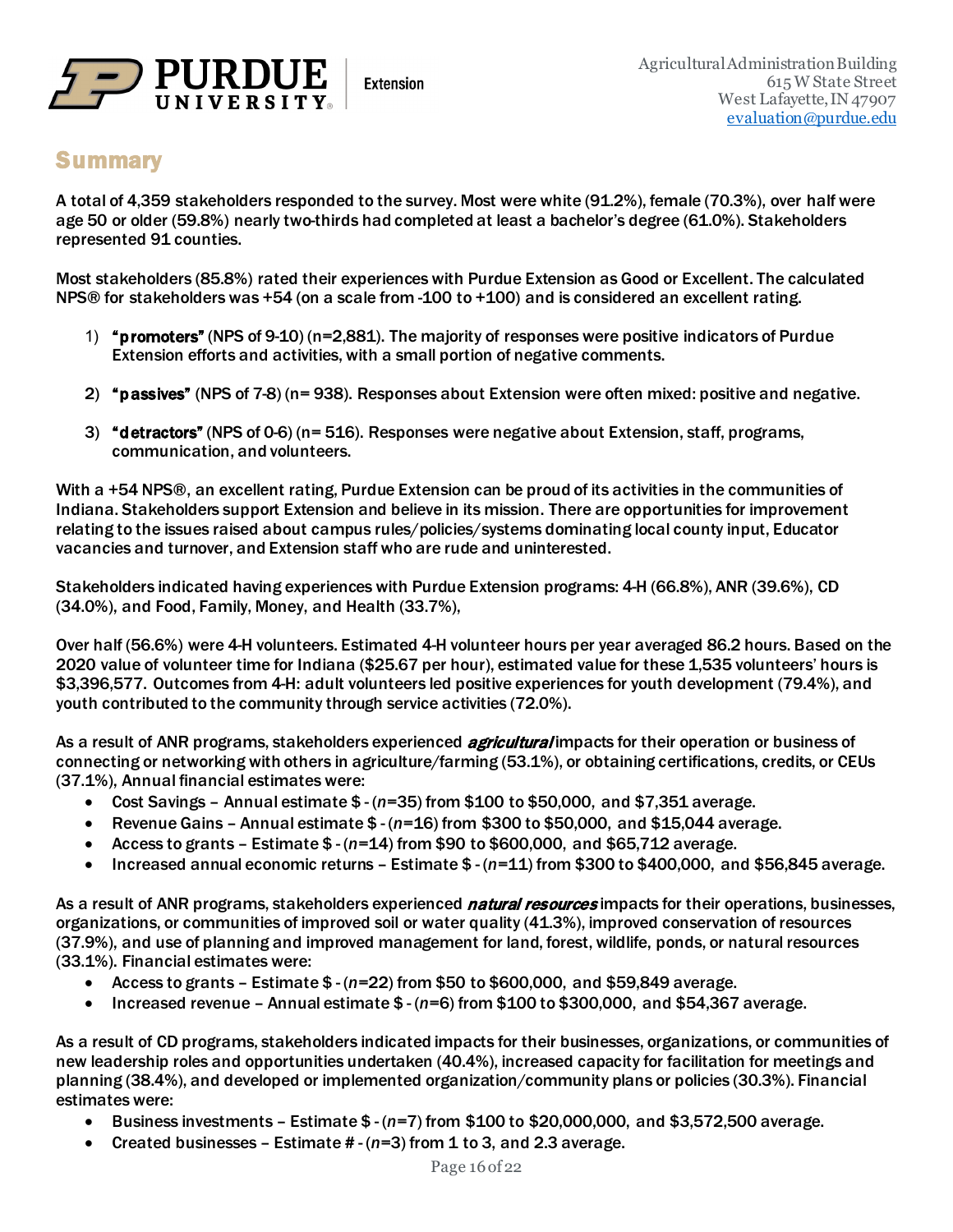

- Created or retained jobs Estimate # (*n*=7) from 2 to 2,100, and 601 average.
- Grant funding Estimate \$ (*n*=28) from \$500 to \$6,200,000, and \$391,418 average.
- Volunteer hours Estimate #/year (*n*=225) from 1 to 1,000, and 108 average. Of 24,346 hours a total of \$624,961 (independent sector.org, \$25.67).

As a result of Purdue Extension Food, Family, Money, and Health programs, stakeholders indicated impacts on their families, organizations, or communities for improved health regarding foods and nutrition (67.9%), created networks, partnerships, or collaborations (43.3%), and increased physical activity (35.2%),

Based on their experience, stakeholders (91.1%) indicated that Purdue Extension added value to their communities, with these descriptions:

- 1. Education, classes, programs, teaching, and learning,
- 2. Community, partnership, collaboration, and networking,
- 3. A great resource, providing valuable information and resources,
- 4. Programming across topics, interests, categories for all ages, groups, businesses, organizations, and communities,
- 5. Programs with, and for, students and schools,
- 6. A serving, giving, supportive organization and staff, and
- 7. Available to answer questions, or connect to answers.

Stakeholders indicated the importance of Purdue Extension's "Critical Issues" for their communities. Highest average scores (5-point scale) were:

- Positive Youth Development and 4-H Opportunities (4.69),
- Human, Family, and Community Health (4.31),
- Food Production, Security, and Safety (4.31), and
- Digital Agriculture and Technologies, Broadband Access, Digital Literacy and Inclusion (4.09).

Stakeholders indicated important issues they felt were missing. Most common themes were:

- Gardening, producing food, sustainable practices, and environmental focus,
- Farming and agriculture,
- Childcare, parenting and families,
- Substance abuse and treatment,
- Aging and seniors in our community,
- Volunteers,
- Health and mental health issues,
- Leadership, and
- Connections and community.

Connection to Purdue

- Half (55.6%) reported Purdue Extension experiences had created a connection with Purdue University for them or their families.
- Most were not aware of Purdue's Fast Start Program (78.5%) or did not know anyone who participated in Purdue's Fast Start Program (91.2%).

Most Purdue Extension stakeholders support the mission and vision, programs, activities, and staff, and see the value and impact of efforts, yet room for improvement is evident in staffing positions and interactions.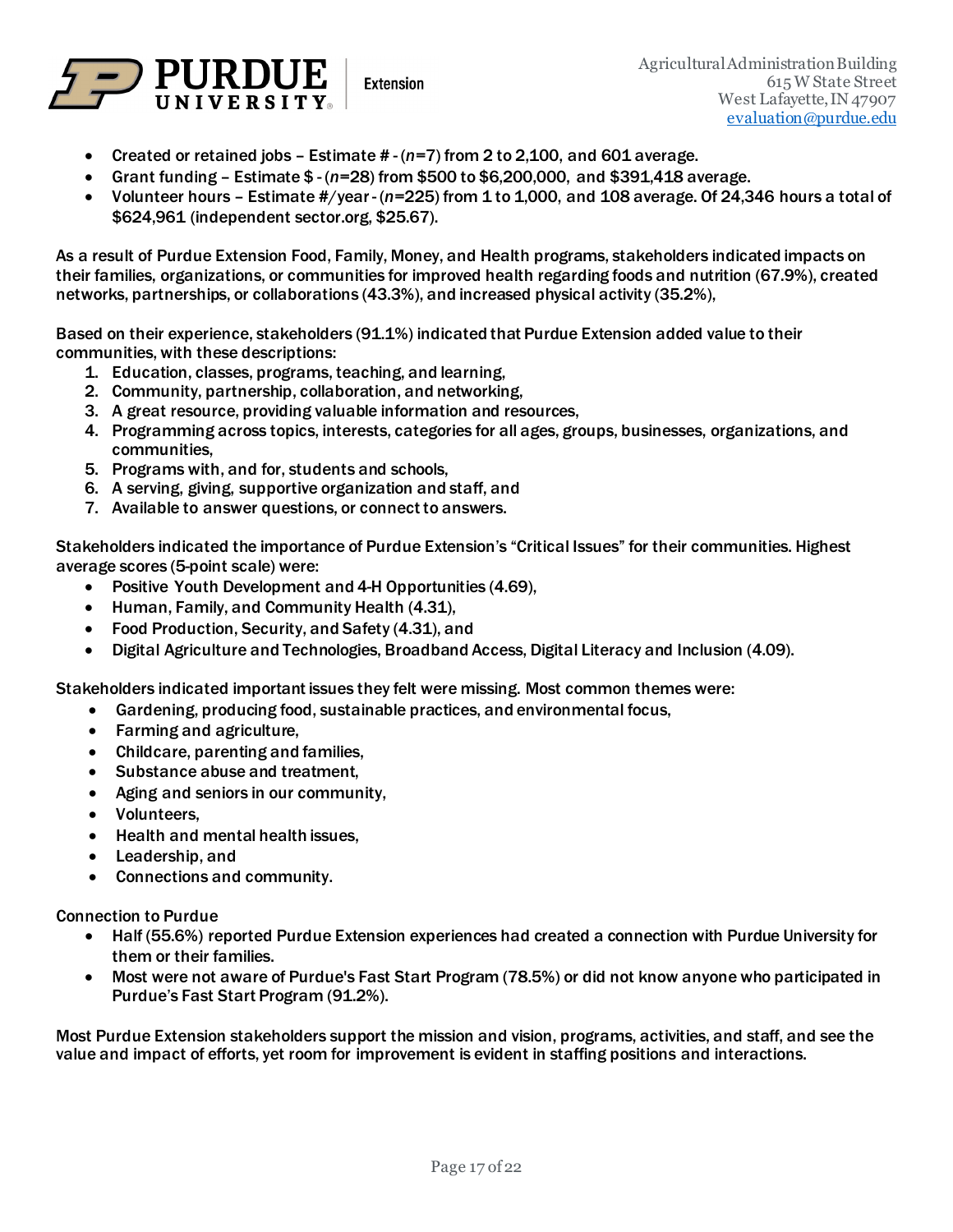

### APPENDIX A

## **2022 Statewide Survey of Stakeholders**

During February 2022, Purdue Extension is seeking input from our stakeholders. We are sending this survey across Indiana with these two purposes:

- To reflect on the Extension vision delivering practical, research-based information that enhances lives and livelihoods, and on the Extension mission - leading in providing relevant, high-impact educational programs that transform the lives and livelihoods of individuals and communities in Indiana and the world.
- To assess the Extension value and impact on Indiana families, businesses, operations, organizations, and communities.

Please take a few minutes to respond to the following survey items. Thank you.

Overall, how would you rate your experiences with Purdue Extension?

- Poor
- **Fair**
- **Moderate**
- Good
- **Excellent**

On a scale from 0 to 10, how likely are you to recommend Purdue Extension to friends, colleagues, or community members?<br>0

0 1 2 3 4 5 6 7 8 9 10

What is the primary reason for your score?\_\_\_\_\_\_\_\_\_\_\_\_\_\_\_\_\_\_\_\_\_\_\_\_\_\_\_\_\_\_\_\_\_\_\_\_\_\_\_\_\_\_\_\_\_\_\_\_\_\_\_\_\_\_\_\_\_

Which area(s) of Purdue Extension programs have you experienced? *(Select all that apply)*

- $\Box$  4-H Youth Development
- $\Box$  Agriculture and Natural Resources (ANR)
- $\Box$  Community Development
- $\Box$  Food, Family, Money and Health
- $\Box$  Other (please specify):

#### *Display This Block:*

*If Which area(s) of Purdue Extension programs have you experienced?= 4-H Youth Development*

Are you a 4-H volunteer?

- Yes, estimated hours/year:\_\_\_\_\_\_\_\_\_\_\_\_\_\_
- No

As a result of Purdue Extension's 4-H Youth Development programs, which of the following impacts have you experienced for your youth, family, or community? *(Select all that apply)*

- $\Box$  Adult volunteers led positive experiences for youth development
- $\Box$  Youth contributed to the community through service activities
- $\Box$  Youth participated in, or sought out future opportunities for, leadership
- $\Box$  Youth prepared for a job, college or career
- Other (please specify):\_\_\_\_\_\_\_\_\_\_\_\_\_\_\_\_\_\_\_\_\_\_\_\_\_\_\_\_\_\_
- $\Box$  None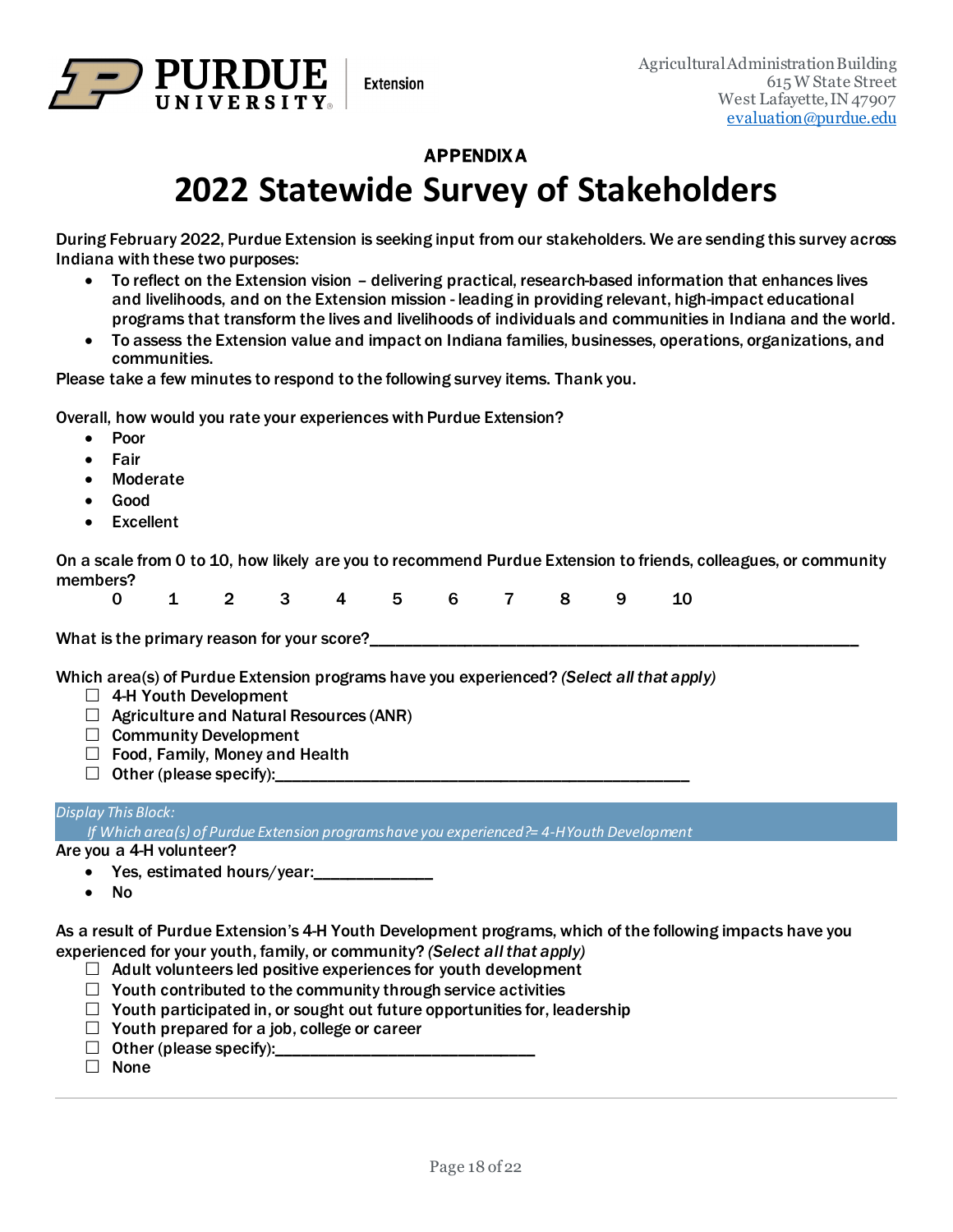

#### *Display This Block:*

*If Which area(s) of Purdue Extension programs have you experienced?= Agriculture and Natural Resources (ANR)*

As a result of the Purdue Extension Agriculture and Natural Resources (ANR) programs, which of the following AGRICULTURAL impacts have you experienced for your operation or business? *(Select all that apply)*

- $\Box$  Cost savings Annual estimate \$:  $\Box$
- $\Box$  Revenue gains Annual estimate \$:
- $\Box$  Access to grants Estimate \$:  $\Box$
- $\Box$  Certifications, Credits, CEUs, License, etc.
- $\Box$  Connection or networking with others in agriculture/farming
- $\Box$  Farm successfully passed on to the next generation
- $\Box$  Improved business plans
- $\Box$  Improved marketing plan
- $\Box$  Increased yields
- $\Box$  Increased annual economic returns Estimate \$:
- $\Box$  Increased efficiencies
- $\Box$  Increased financial stability
- $\Box$  Increased local food sales
- $\Box$  Increased local food system infrastructures
- $\Box$  Increased profitability
- $\Box$  Reduced inputs
- $\Box$  Reduced production costs
- Other (please specify): \_\_\_\_\_\_\_\_\_\_\_\_\_\_\_\_\_\_\_\_\_\_\_\_
- $\Box$  None

As a result of the Purdue Extension Agriculture and Natural Resources (ANR) programs, which of the following NATURAL RESOURCES impacts have you experienced for your operation, business, organization, or community? *(select all that apply)*

- $\Box$  Access to grants Estimate \$:
- $\Box$  Created and/or maintained natural resources-based business
- $\Box$  Decreased environmental pollution
- $\Box$  Improved conservation of resources
- $\Box$  Improved soil or water quality
- $\Box$  Increased revenue Annual estimate \$:
- $\Box$  Long-term planning for community
- $\Box$  Professional certification or license
- $\Box$  Reduced environmental impacts
- $\Box$  Use of planning and improved management for land, forest, wildlife, ponds, or natural resources
- Other (please specify): \_\_\_\_\_\_\_\_\_\_\_\_\_\_\_\_\_\_\_\_\_\_\_
- $\Box$  None

#### *Display This Block:*

*If Which area(s) of Purdue Extension programs have you experienced?= Community Development*

As a result of the Purdue Extension *Community Development* programs, which of the following impacts have you experienced for your business, organization, or community? *(Select all that apply)*

- Business investments Estimate \$: \_\_\_\_\_\_\_\_\_\_\_\_\_\_\_\_\_\_\_\_
- $\Box$  Created businesses Estimate #:
- $\Box$  Created or retained jobs Estimate #:
- $\Box$  Developed or implemented organization/community plans or policies
- $\Box$  Grant funding Estimate \$:  $\Box$
- $\Box$  Increased capacity for facilitation for meetings and planning
- $\Box$  Increased capacity to cultural competency
- $\Box$  Increased understanding of public finance and/or civic engagement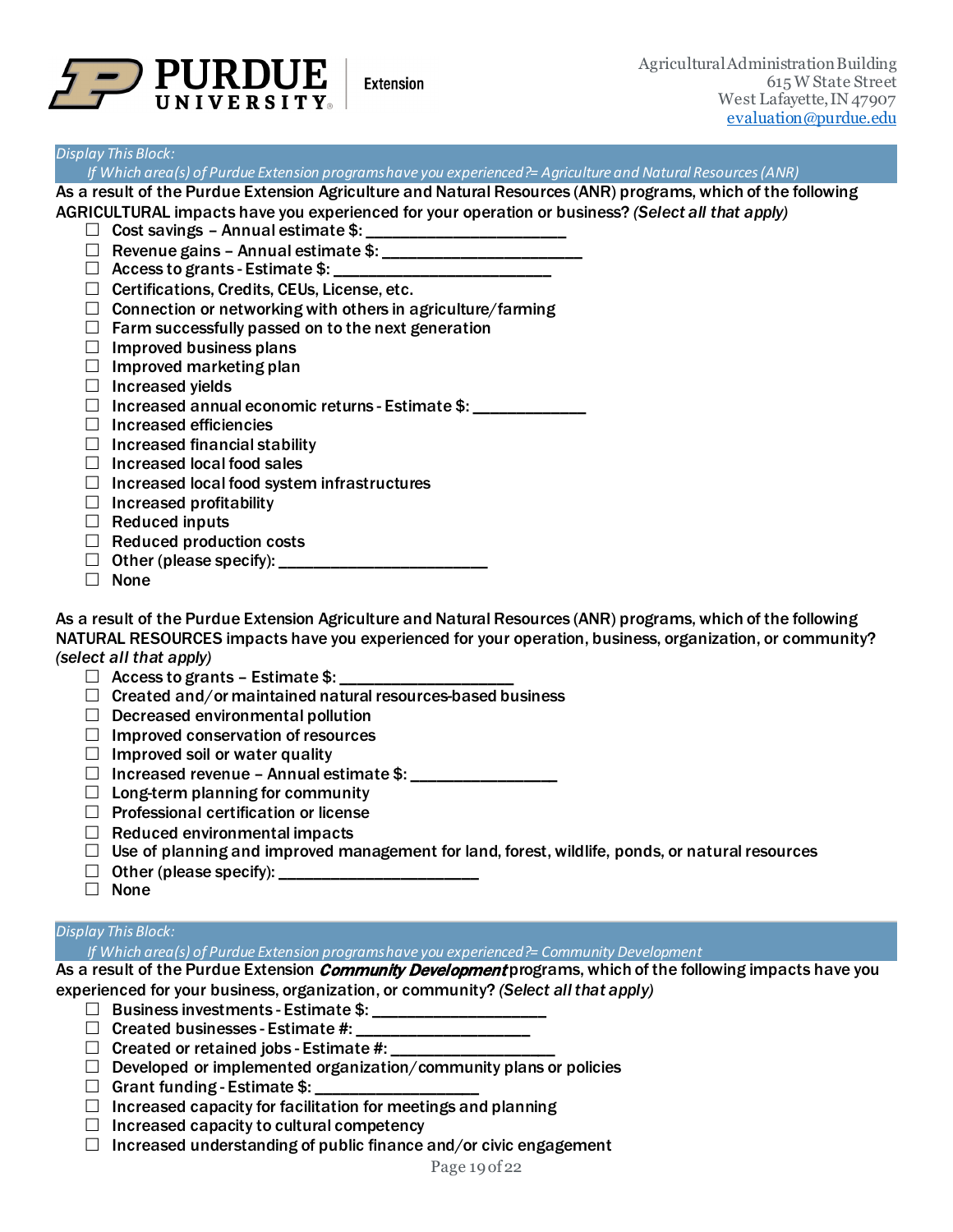

- $\Box$  New leadership roles and opportunities undertaken
- $\Box$  Volunteer hours Estimate #/year: \_\_\_\_\_\_\_\_\_\_\_\_\_\_
- $\Box$  Other (please specify): \_\_\_\_\_\_\_\_\_\_\_\_
- □ None

#### *Display This Block:*

*If Which area(s) of Purdue Extension programs have you experienced?= Food, Family, Money and Health*

As a result of Purdue Extension's Food, Family, Money, and Health programs, which of the following impacts have you experienced for your family, organization, or community? *(Select all that apply)*

- $\Box$  Improved money management
- $\Box$  Improved health regarding foods and nutrition
- $\Box$  Increased skills to cope with stress
- $\Box$  Increased physical activity
- $\Box$  Improved child development, parenting, or family communication
- $\Box$  Created networks, partnerships, or collaborations
- $\Box$  Developed or implemented organization/community plans or policies (via coalitions or community groups)
- $\Box$  Changed or created organization/community systems (via coalitions or community groups)
- $\Box$  Changed or created organization/community environmental strategies (via coalitions or community groups)
- Other (please specify): \_\_\_\_\_\_\_\_\_\_\_\_\_\_\_\_\_\_\_\_\_\_\_\_\_\_
- None

In your experience, has Purdue Extension added value to your community?

- Yes
- No
- I don't know

#### *Display This Question:*

*If In your experience, has Purdue Extension added value to your community? = Yes*

Please describe the Purdue Extension value to your community.

#### *Display This Question:*

*If In your experience, has Purdue Extension added value to your community? = Yes*

Is there a specific Purdue Extension program that you found valuable?

- Yes, please give program title:
- No

#### *Display This Question:*

*If Is there a specific Purdue Extension program that you found valuable? = Yes, please give program title:*

Please describe the value of {Program Name Provided Previously} \_\_\_

#### How important are these Purdue Extension issues for your community?

|                                                                                      | Not at all<br>important | Slightly<br>important | Somewhat<br>important | Moderately<br>important | Extremelv<br>important |
|--------------------------------------------------------------------------------------|-------------------------|-----------------------|-----------------------|-------------------------|------------------------|
| Climate Change, Natural Resources, the<br><b>Environment, and Sustainable Energy</b> | O                       |                       |                       |                         |                        |
| <b>Workforce Development</b>                                                         | O                       |                       |                       |                         |                        |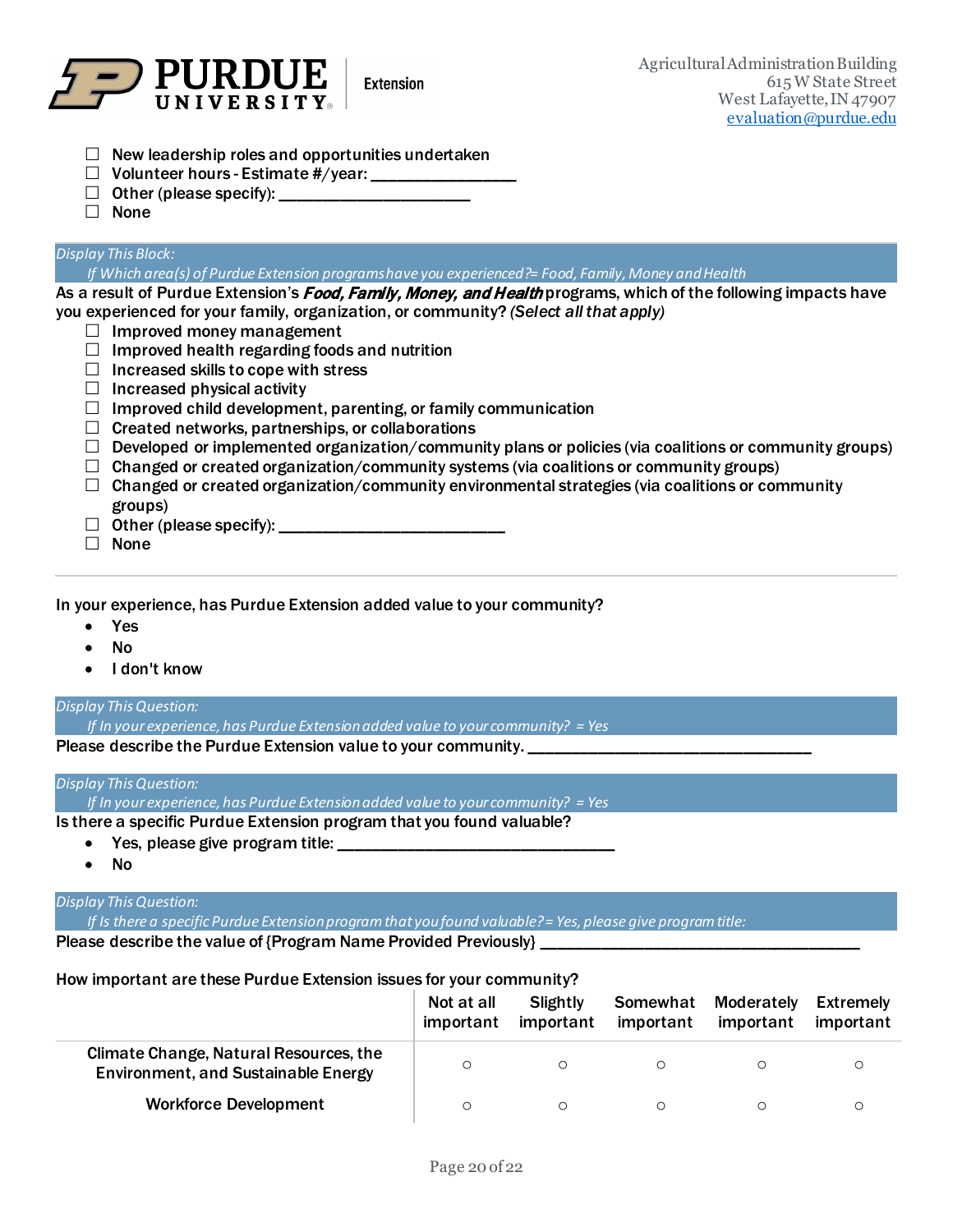| URDUE<br><b>Extension</b><br><b>UNIVERSITY</b>                                                      |         |         | Agricultural Administration Building<br>615 W State Street<br>West Lafayette, IN 47907<br>evaluation@purdue.edu |         |         |  |
|-----------------------------------------------------------------------------------------------------|---------|---------|-----------------------------------------------------------------------------------------------------------------|---------|---------|--|
| Positive Youth Development and 4-H<br><b>Opportunities</b>                                          | $\circ$ | $\circ$ | $\circ$                                                                                                         | $\circ$ | $\circ$ |  |
| Digital Agriculture and Technologies,<br>Broadband Access, Digital Literacy and<br><b>Inclusion</b> | $\circ$ | $\circ$ | $\circ$                                                                                                         | $\circ$ | $\circ$ |  |
| Human, Family, and Community Health                                                                 | $\circ$ | $\circ$ | $\circ$                                                                                                         | $\circ$ | $\circ$ |  |
| <b>Food Production, Security, and Safety</b>                                                        | $\circ$ | $\circ$ | $\circ$                                                                                                         | $\circ$ | $\circ$ |  |
| <b>Urban Agriculture</b>                                                                            | O       | $\circ$ | $\circ$                                                                                                         | $\circ$ | $\circ$ |  |
| Diversity, Equity and Inclusion                                                                     | $\circ$ | $\circ$ | $\circ$                                                                                                         | $\circ$ | $\circ$ |  |
| <b>Commercialization and Entrepreneurship</b>                                                       | $\circ$ | $\circ$ | $\circ$                                                                                                         | $\circ$ | O       |  |

Are there any issues missing from this list that are important for your community?

- Yes
- No

#### *Display This Question:*

*If Are there any issues missing from this list that are important for your community? = Yes*

Please list the issues that are missing.

Have your Purdue Extension experiences created a connection with Purdue University for you and your family?

- Yes
- No
- I don't know

#### *Display This Question:*

*If Have your Purdue Extension experiences created a connection with Purdue University for you and yo... = Yes* Please describe the connection created.

Are you aware of Purdue's Fast Start Program?

*(Purdue Fast Start is a partnership with ModernStates.org, a philanthropy dedicated to making a college degree more affordable and accessible. Through Fast Start, Purdue assures admission to students from Indiana who pass a minimum of five CLEP exams and meet the university's standard admissions requirements.)*

- Yes
- No

#### *Display This Question:*

*If Are you aware of Purdue's Fast Start Program?(Purdue Fast Start is a partnership with ModernState... = Yes* Has anyone in your family, or others you know, participated in Purdue's Fast Start Program?

- Yes
- No

#### *Display This Question:*

*If Has anyone in your family, or others you know, participated in Purdue's Fast Start Program? = Yes*

How did your family and community benefit from Purdue's Fast Start Program?

What is your race/ethnicity? *(select all that apply)*